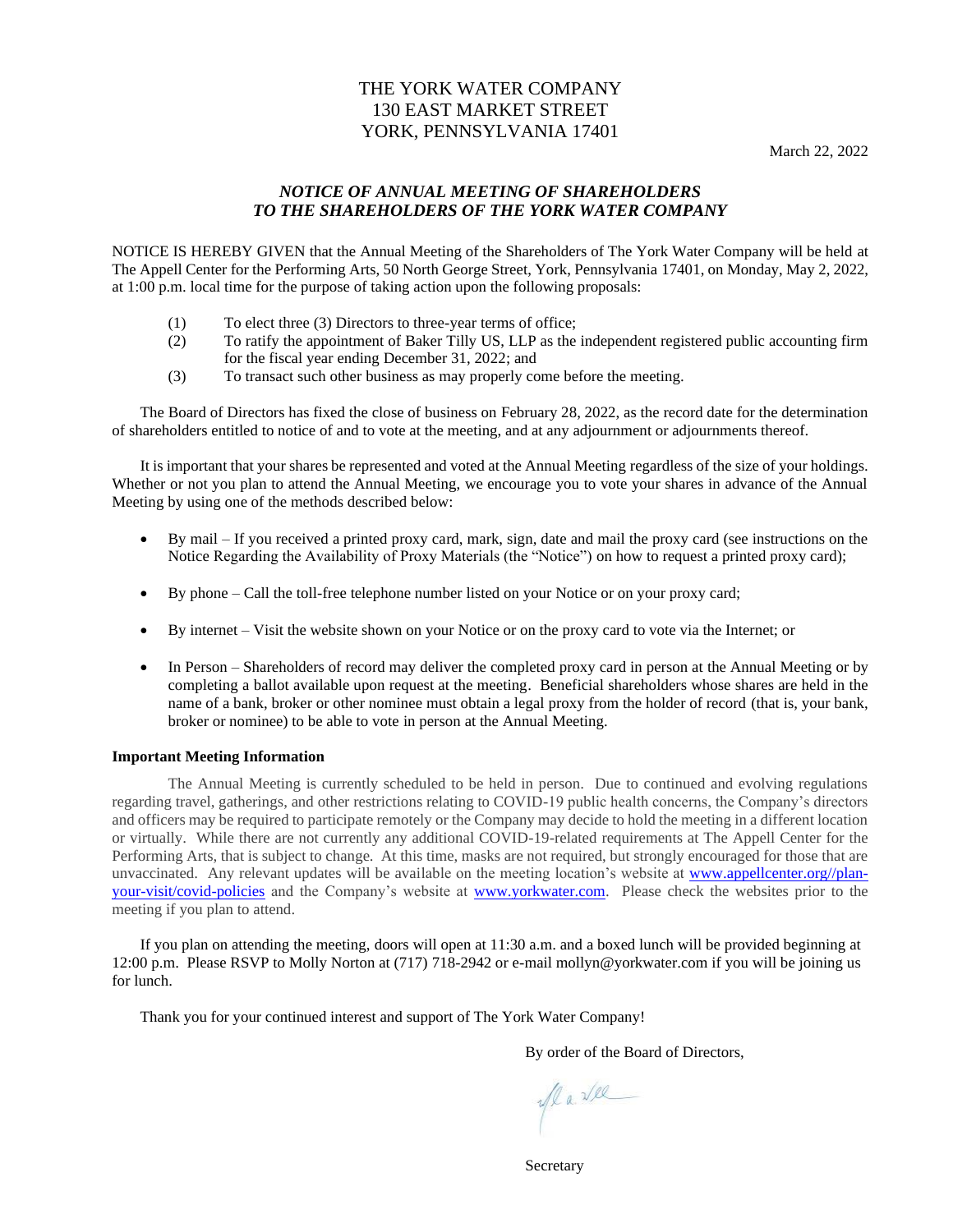# **TABLE OF CONTENTS**

| <b>Proxy Statement</b>                                            |                         |
|-------------------------------------------------------------------|-------------------------|
| Purpose of the Meeting                                            | 1                       |
| Voting at the Meeting                                             | $\overline{\mathbf{c}}$ |
| Security Ownership of Certain Beneficial Owners and Management    | $\overline{c}$          |
| Proposal 1: Election of Directors                                 | $\overline{4}$          |
| Executive Officers of the Company                                 | 9                       |
| Corporate Governance                                              | 10                      |
| Board Selection and Diversity                                     | 10                      |
| Director Independence                                             | 11                      |
| <b>Board Leadership Structure</b>                                 | 12                      |
| Board Role in Risk Oversight                                      | 13                      |
| <b>Board Committees and Functions</b>                             | 13                      |
| Communication With the Board of Directors                         | 14                      |
| Executive Sessions of the Board                                   | 14                      |
| <b>Stock Ownership</b>                                            | 14                      |
| Code of Ethics                                                    | 14                      |
| Report of the Audit Committee                                     | 15                      |
| Proposal 2: Ratification of Appointment of Independent Registered |                         |
| <b>Public Accounting Firm</b>                                     | 16                      |
| Compensation of Directors and Executive Officers                  | 17                      |
| <b>Summary Compensation Table</b>                                 | 18                      |
| Outstanding Equity Awards at Fiscal Year End                      | 22                      |
| <b>Retirement Benefits</b>                                        | 23                      |
| Potential Payments Upon Termination or Change in Control          | 25                      |
| Director Compensation                                             | 27                      |
| Discretionary Authority                                           | 28                      |
| Shareholder Proposals and Nominations for Directors               | 28                      |
| <b>Other Matters</b>                                              | 28                      |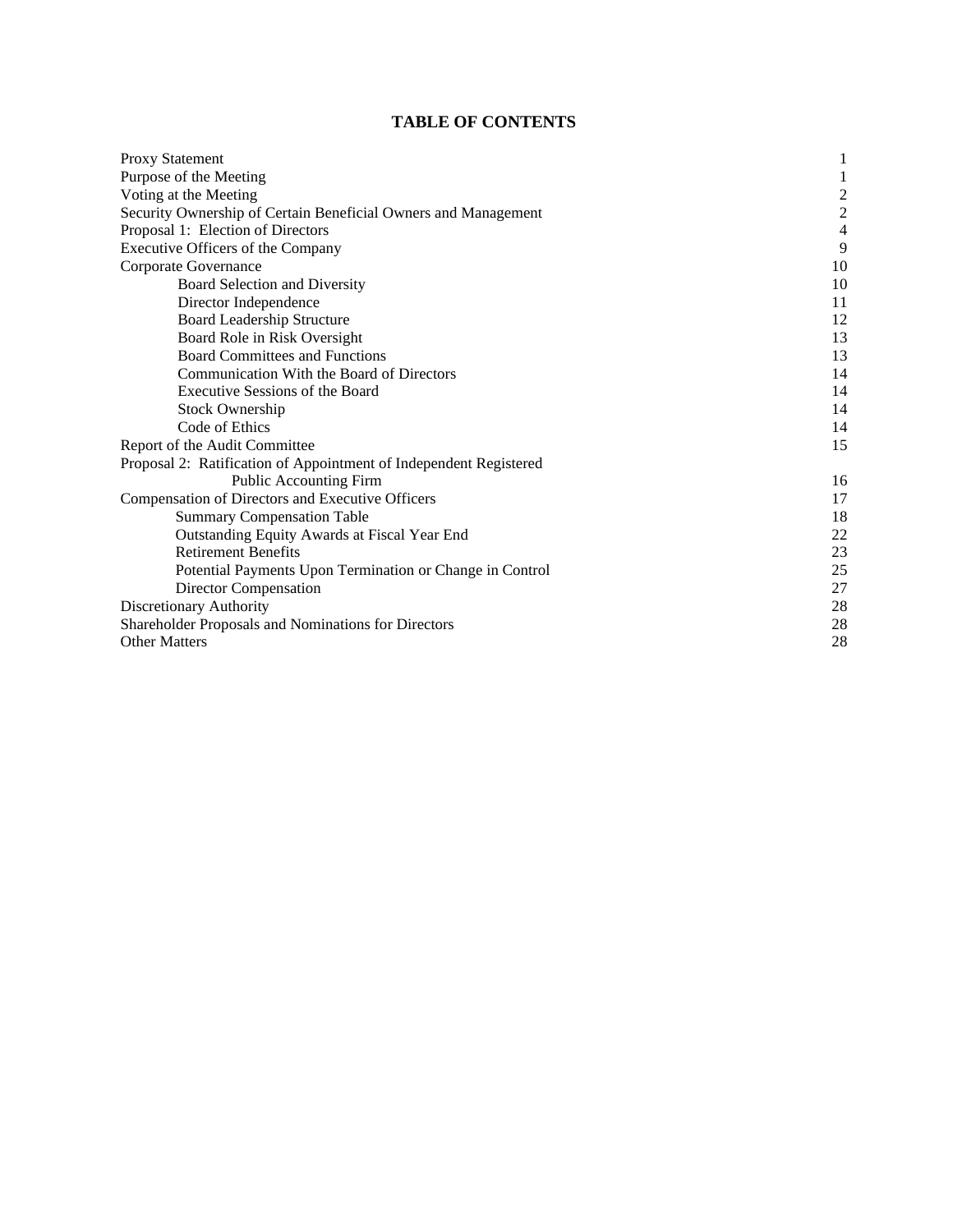# **THE YORK WATER COMPANY 130 EAST MARKET STREET YORK, PENNSYLVANIA 17401**

March 22, 2022

# **PROXY STATEMENT**

This Proxy Statement and the accompanying form of proxy are being furnished to the shareholders of The York Water Company (hereinafter referred to as the "Company") in connection with the solicitation of proxies by the Board of Directors of the Company, whereby shareholders would appoint Erin C. McGlaughlin, Robert P. Newcomer, and Ernest J. Waters as Proxies on behalf of the shareholders, to be used at the Annual Meeting of the Shareholders of the Company to be held at The Appell Center for the Performing Arts, 50 North George Street, York, Pennsylvania 17401 at 1:00 p.m. on Monday, May 2, 2022 (the "Annual Meeting"), and at any adjournment thereof.

Solicitation of proxies will be made by mail, telephone and internet. Those shareholders who previously opted out of printed copies of the proxy materials will receive a Notice Regarding the Availability of Proxy Materials (the "Notice") by mail. The Notice will instruct you as to how you may access and review the proxy materials. The Notice also instructs you as to how you may submit your proxy via internet or by telephone. If you previously opted out of printed copies of the proxy materials but would like to receive a printed copy of such materials, you should follow the instructions included in the Notice. Those shareholders who have requested printed copies and some of those who have not specifically opted out of printed copies of the proxy materials will be provided printed copies. It is anticipated that proxy materials will first be mailed and made available via internet on March 22, 2022.

The expense of this solicitation will be paid by the Company. If necessary, some of the officers of the Company and regular employees of the Company may solicit proxies personally or by telephone for no additional pay. Banks, brokerage houses and other institutions and fiduciaries will be requested to forward the proxy materials to beneficial owners and to obtain authorization for the execution of proxies.

A shareholder who submits a proxy by mail, electronically, or by telephone is not precluded from attending the Annual Meeting and voting his or her shares at the meeting, and may revoke the proxy by delivering a later dated proxy or by written notification to the corporate secretary at any time before the proxy is exercised.

## *PURPOSE OF THE MEETING*

At the Annual Meeting, shareholders of the Company will consider and vote upon two proposals: (i) to elect three (3) Directors to serve for a term of three (3) years; and (ii) to ratify the appointment of Baker Tilly US, LLP as the independent registered public accounting firm for the fiscal year ending December 31, 2022. Shareholders may also consider and vote upon such other matters as may properly come before the Annual Meeting or any adjournment thereof.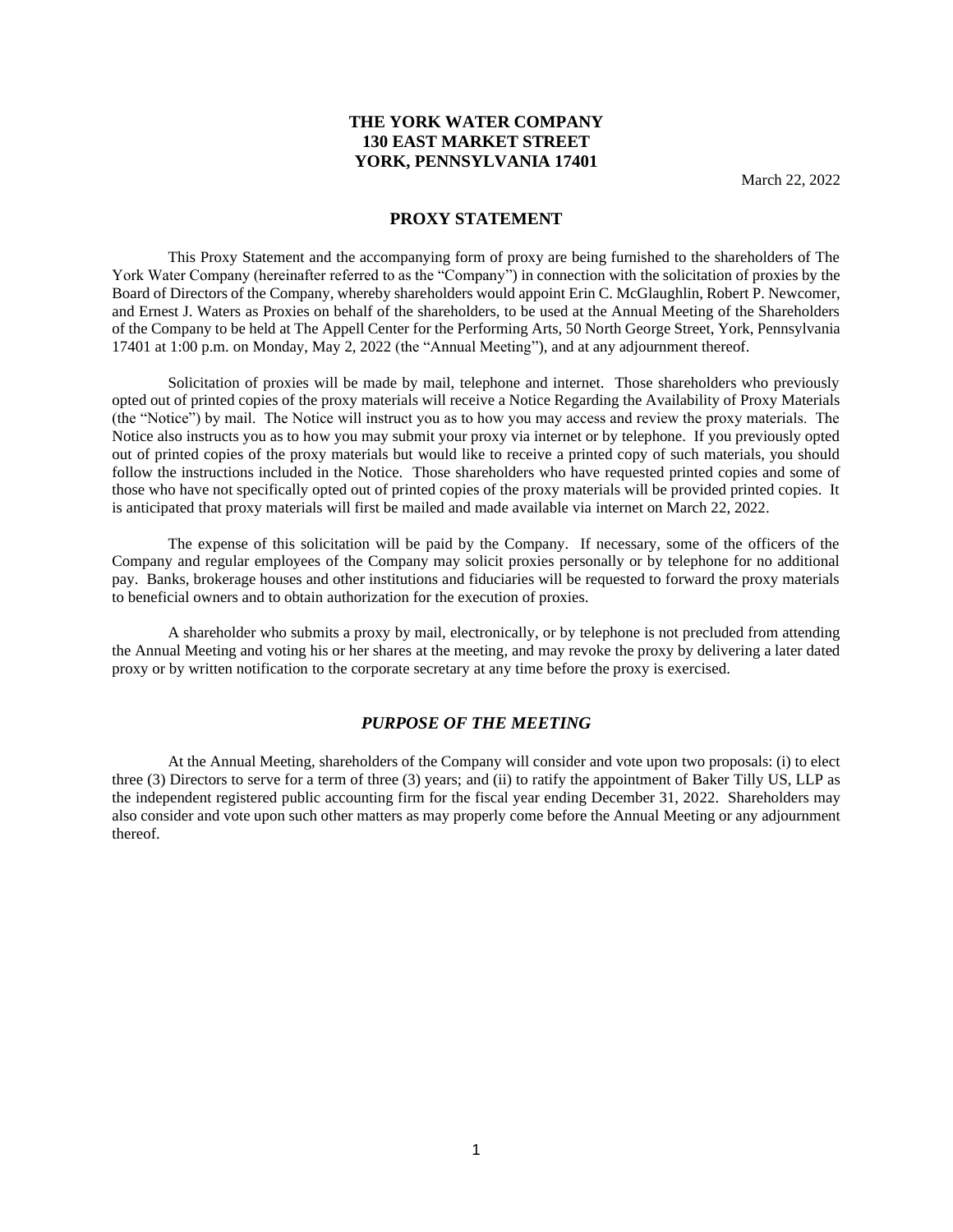## *VOTING AT THE MEETING*

 of the votes that all shareholders are entitled to cast will constitute a quorum for the Annual Meeting. Abstentions The outstanding securities of the Company entitled to vote at the meeting consist of 13,115,237 shares of our common stock. The presence at the Annual Meeting in person or by proxy of shareholders entitled to cast a majority and broker non-votes (when accompanied by broker votes) are considered present and entitled to vote for purposes of establishing a quorum.

The record date for the determination of shareholders entitled to notice of and to vote at the Annual Meeting or at any adjournment or adjournments thereof was the close of business on February 28, 2022. Shareholders are entitled to one vote for each share on all matters coming before the meeting.

 thatare withheld will be excluded from the vote and will have no effect. In accordance with our majority voting In accordance with Pennsylvania law, a shareholder can withhold authority to vote for all nominees for Director or can withhold authority to vote for certain nominees for Director. Directors will be elected by a plurality of the votes cast, meaning that the three nominees who receive the most affirmative votes will be elected. Votes policy,any nominee for election as a director who receives a greater number of "withhold" votes than votes "for" election inan uncontested election must deliver his or her resignation to the Board of Directors for consideration by theindependent Directors. See "Proposal 1 Election of Directors" for more information on the majority voting policy.

The proposal to ratify the appointment of the independent registered public accounting firm will require the affirmative vote of a majority of the votes cast, and any votes that abstain on such proposal will not be counted for or against the proposal. If a signed proxy is returned with no markings on any of the proposals, the votes represented by that proxy will be voted as recommended by the Board of Directors on each of the proposals.

Brokers who have received no voting instructions from their customers will not have discretion to vote with respect to election of Directors, but will have the discretion to vote with respect to the proposal to ratify the appointment of the Company's auditors.

# *SECURITY OWNERSHIP OF CERTAIN BENEFICIAL OWNERS AND MANAGEMENT*

The following table sets forth certain information regarding the beneficial ownership of the Company's common stock as of February 28, 2022, by (1) each person known to the Company to be the beneficial owner of more than 5% of the common stock of the Company; (2) each director, director nominee and executive officer named in the summary compensation table included elsewhere herein; and (3) all executive officers, directors and director nominees as a group.

The information appearing in the following table with respect to beneficial ownership of common stock of the Company has been furnished to the Company by the three nominees, the eight Directors continuing in office, and the seven executive officers, and from statements filed with the Securities and Exchange Commission ("SEC") pursuant to Section 13(d) or 13(g) of the Exchange Act, all as of February 28, 2022.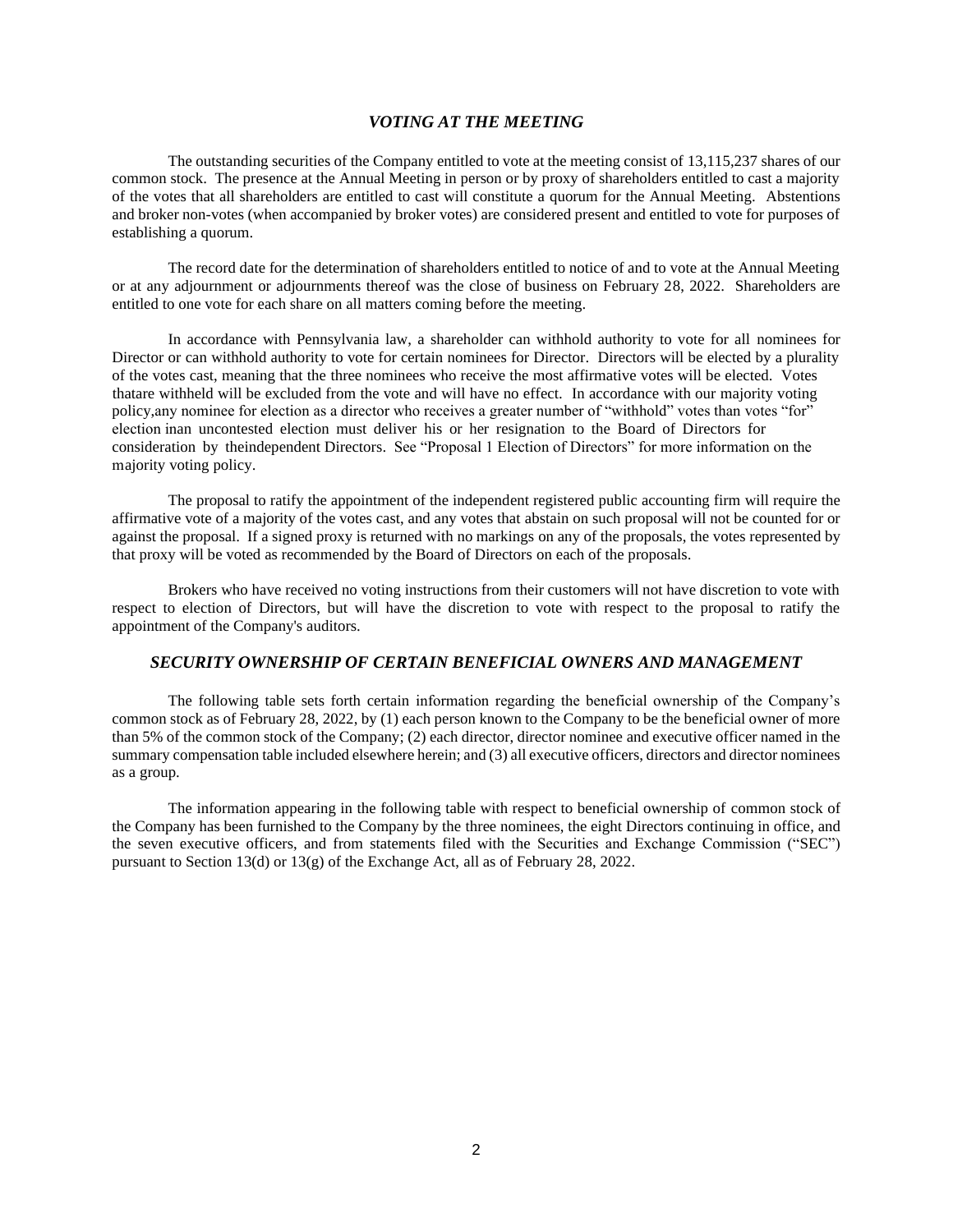The table includes shares owned or beneficially owned by the respective individuals as of February 28, 2022. No individual has a specific right to acquire beneficial ownership of any additional shares within 60 days from such date.

|                                                                     | Number of Shares<br>Beneficially Owned (1) | Percent of Total<br>Shares Outstanding (2) |      |
|---------------------------------------------------------------------|--------------------------------------------|--------------------------------------------|------|
| <b>Certain beneficial owners:</b><br>1)                             |                                            |                                            |      |
| BlackRock, Inc.<br>55 East 52nd Street<br>New York, NY 10055        | 1,173,914                                  | (3)                                        | 8.95 |
| The Vanguard Group, Inc.<br>100 Vanguard Blvd.<br>Malvern, PA 19355 | 841,002                                    | (4)                                        | 6.41 |

#### **2) Directors, director nominees and named executive officers:**

| Cynthia A. Dotzel, CPA                                                  | 15,518 |      | 0.12 |
|-------------------------------------------------------------------------|--------|------|------|
| Michael W. Gang, Esq.                                                   | 11.610 | (5)  | 0.09 |
| Joseph T. Hand                                                          | 20.681 | (6)  | 0.16 |
| Jeffrey R. Hines, P.E.                                                  | 71,909 | (7)  | 0.55 |
| George W. Hodges                                                        | 3,965  | (8)  | 0.03 |
| George Hay Kain, III                                                    | 23,239 | (9)  | 0.18 |
| Jody L. Keller, SPHR                                                    | 3.741  | (10) | 0.03 |
| Erin C. McGlaughlin                                                     | 1,524  |      | 0.01 |
| Robert P. Newcomer                                                      | 6.314  | (11) | 0.05 |
| Matthew E. Poff, CPA                                                    | 3,459  | (12) | 0.03 |
| Steven R. Rasmussen, CPA                                                | 2,866  |      | 0.02 |
| Ernest J. Waters                                                        | 2,442  |      | 0.02 |
| Mark A. Wheeler                                                         | 2.223  |      | 0.02 |
| $2)$ All diverters diverter nominees and executive efficers as a system |        |      |      |

#### **3) All directors, director nominees and executive officers as a group**

| All Directors and Executive      | 175,737 (13) | 1.34 |
|----------------------------------|--------------|------|
| Officers as a group (18 persons) |              |      |

- (1) Except as indicated in the footnotes below, Directors and Officers possessed sole voting power and sole investment power with respect to all shares set forth in this column. All Directors and Officers can be reached through the executive offices of the Company.
- (2) The percentage for each individual or group is based on 13,115,237 shares outstanding as of February 28, 2022.
- (3) The information for BlackRock, Inc. was obtained from Schedule 13G/A filed with the Securities and Exchange Commission on February 1, 2022. BlackRock, Inc. reported sole voting power of 1,151,604 shares and sole dispositive power of 1,173,914 shares.
- (4) The information for The Vanguard Group, Inc. was obtained from Schedule 13G/A filed with the Securities and Exchange Commission on February 10, 2022. The Vanguard Group, Inc. reported shared voting power of 19,681 shares, sole dispositive power of 811,109 shares, and shared dispositive power of 29,893 shares.
- (5) Mr. Gang shares voting and investment power on all held shares with his wife.
- (6) Includes 20,589 shares owned jointly by Mr. Hand's wife for which he shares voting and investment power. Includes 92 shares held by Mr. Hand's child for which Mr. Hand disclaims beneficial ownership.
- (7) Includes 13,294 shares held by Mr. Hines' wife, for which Mr. Hines disclaims beneficial ownership.
- (8) Includes 2,413 shares held by the Hodges Family Foundation, for which Mr. Hodges claims indirect beneficial ownership.
- (9) Includes 15,059 shares held by the estate of Mr. Kain's grandfather, for which he is one of three co-trustees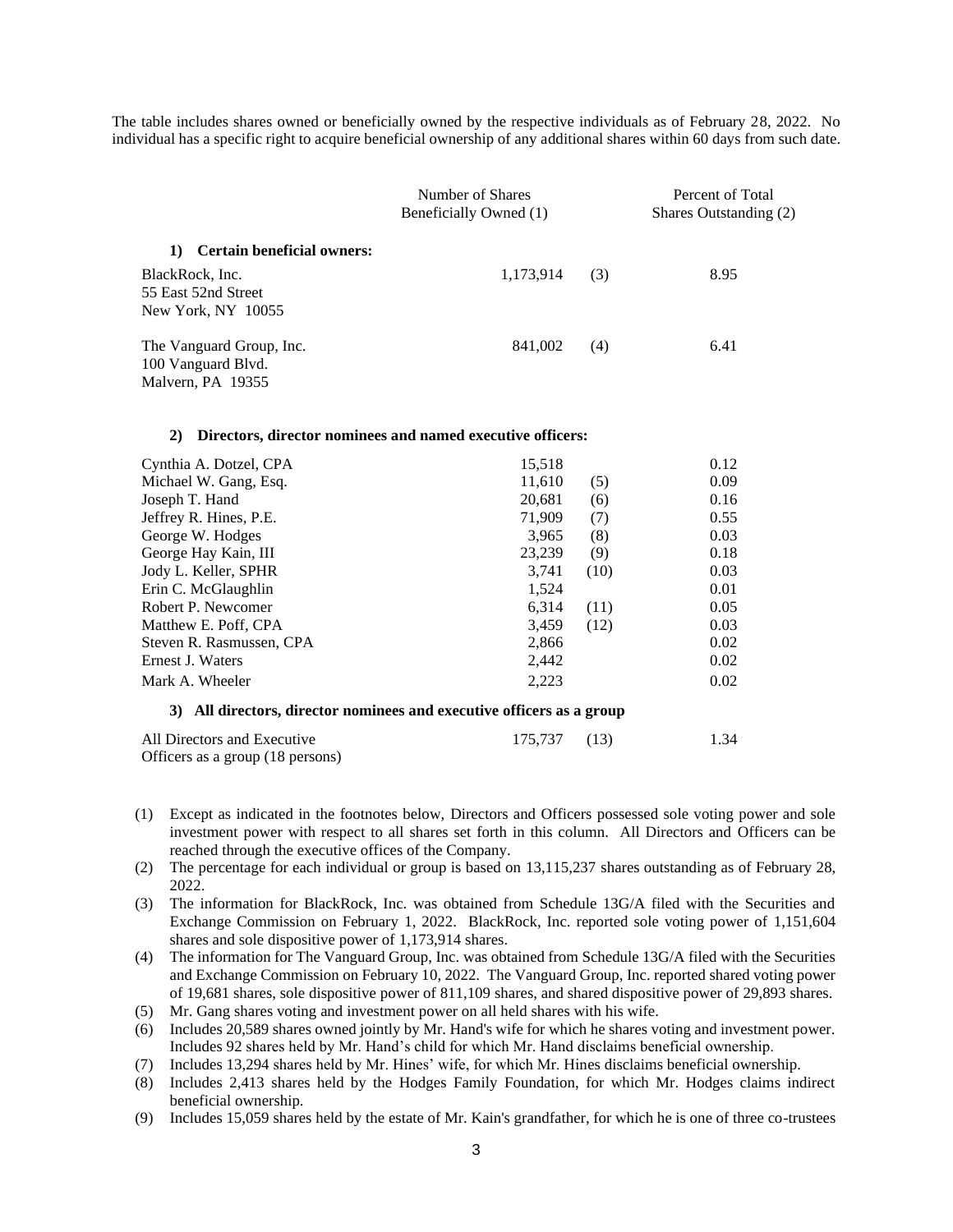and shares voting power and investment power.

- (10) Ms. Keller shares voting and investment power on all held shares with her husband.
- (11) Mr. Newcomer shares voting and investment power on all held shares with his wife.
- (12) Mr. Poff shares voting and investment power on all held shares with his wife.
- (13) Includes shares owned by family members, unnamed executive officers and certain other shares, as to which some Directors and Officers disclaim any beneficial ownership, and which are further disclosed in the notes above.

# *PROPOSAL 1 ELECTION OF DIRECTORS*

The bylaws of the Company provide that the Board of Directors will consist of no less than eight Directors and no more than twelve Directors, segregated into three classes, and elected to staggered three-year terms of office. During 2021, the Board consisted of eleven Directors. Each Director class consists of three or four Directors.

The Nomination and Corporate Governance Committee recommends that the three nominees, each of whom is currently serving as Director, be elected at the Annual Meeting, to serve for the ensuing three (3) years and until their respective successors have been elected and qualified. There were no nominee recommendations from shareholders or from any group of shareholders submitted in accordance with bylaw provisions. Each share represented by the enclosed proxy will be voted for each of the nominees listed unless authority to do so is withheld. If any nominee becomes unavailable for any reason or if a vacancy should occur before the election (which events are not anticipated), the shares represented by the enclosed proxy may be voted as determined by the Proxies.

The three Directors are to be elected by a plurality of the votes cast at the Annual Meeting, meaning that the three Directors receiving the most votes are elected, whether or not they receive a majority of the vote. The Board of Directors has adopted a majority voting policy whereby in an uncontested director election where the only nominees are those recommended by the Board, any incumbent Director nominated for re-election who receives a greater number of votes "withheld" for his or her election than votes "for" such election will promptly tender his or her resignation after such election. The independent Directors of the Board will evaluate the relevant facts and circumstances in connection with such Director's resignation, giving due consideration to the best interests of the Company and its shareholders. Within 60 days after the election, the independent Directors will make a decision on whether to accept or reject the tendered resignation, or whether other action should be taken. The Board will promptly disclose publicly its decision and the reasons for its decision. The Board believes this process enhances accountability to shareholders and responsiveness to shareholder votes, while allowing the Board appropriate discretion in considering whether a particular Director's resignation would be in the best interests of the Company and its shareholders.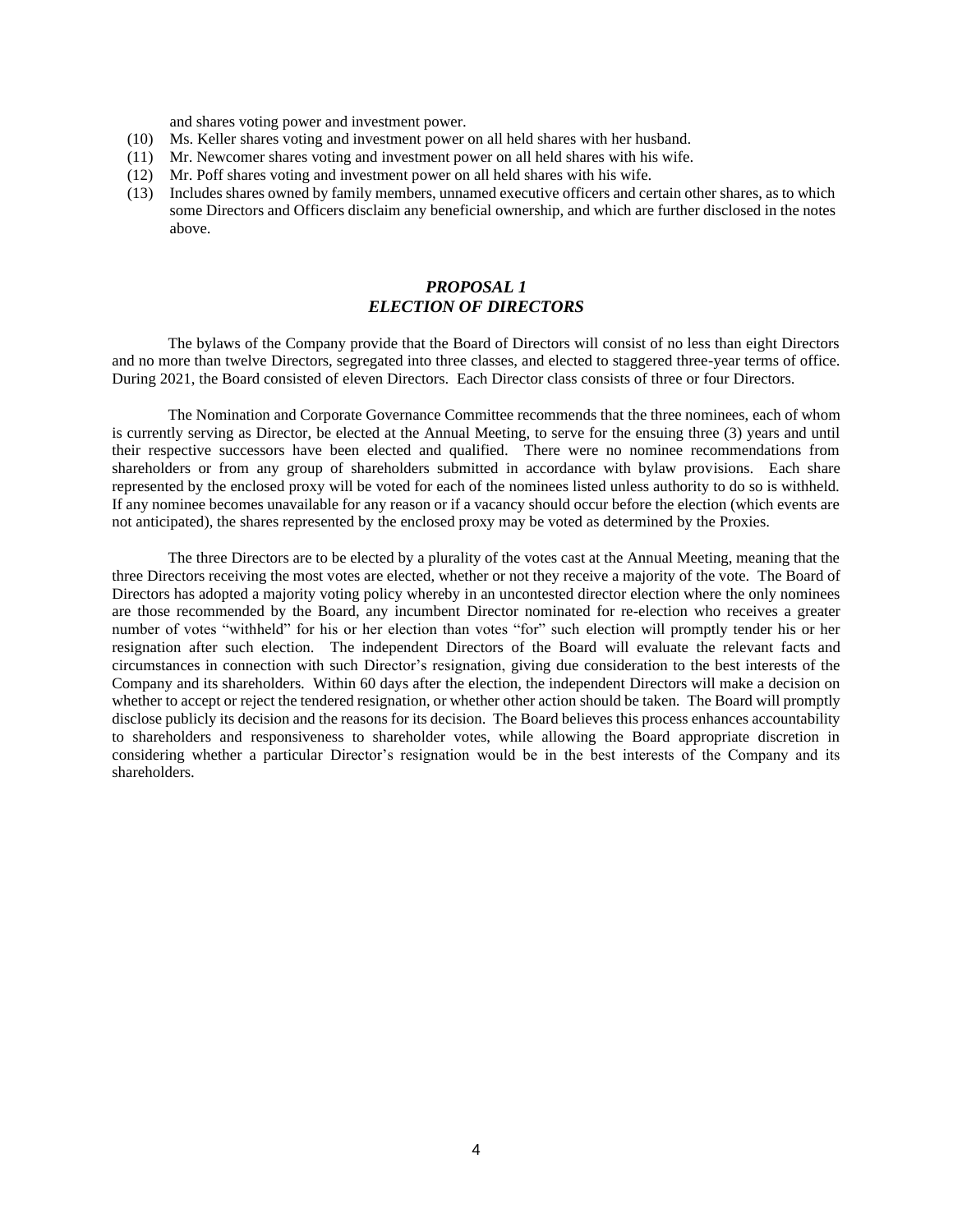Cynthia A. Dotzel, CPA Age 67 Director since 2019



Jody L. Keller, SPHR Age 68 Director since 2015



Steven R. Rasmussen, CPA Age 49 Director since 2011



Ms. Dotzel is a certified public accountant and a shareholder in Dotzel & Company, Inc, a firm providing accounting and tax services to small and medium-size businesses, as well as tax planning and preparation for individuals. Prior to this, Ms. Dotzel was a Director of Baker Tilly Virchow Krause, LLP, a national accounting firm providing CPA and business advisory services to small and middle market businesses, non-profits and SEC registrants, and SF & Company, CPAs & Business Advisors (which was acquired by Baker Tilly Virchow Krause, LLP), from 2009 to 2018. Ms. Dotzel was a Founder, Secretary and Treasurer of Dotzel & Company, CPAs from 1980 to 2008. Ms. Dotzel serves as a Chairperson of Codorus Valley Bancorp, Inc., York, PA (a public company), and its whollyowned subsidiary, Peoples Bank, York, PA, and is a member of the compensation, wealth management, and corporate governance and nominating committees of the companies. Ms. Dotzel served as a director of Waypoint Bank and Waypoint Financial Corporation and its predecessor York Federal Savings and Loan from 1984 to 2005, and audit committee chairperson from 1989 through 2005. Ms. Dotzel served as a director of the Company from 2009 to 2015. She also serves and has served on the boards or committees of various nonprofit organizations. The Board considered Ms. Dotzel's experience in auditing and financial matters, as well as her public company experience and community involvement, and determined that her service will be beneficial to the Company's Board of Directors.

Ms. Keller is the owner of Jody Keller LLC, a human resources management consulting firm she founded in 2013. Prior to her consulting business, Ms. Keller was a Partner and Chief Administrative Officer of ParenteBeard LLC, a national accounting firm providing CPA and business advisory services to small and middle market businesses, non-profits and SEC registrants, from 1999 to 2013. Ms. Keller was the owner and President of her own business, Keller Resources, Inc. specializing in human resources, management consulting and training from 1984 to 1999. Ms. Keller also served as the Co-Interim Executive Director of the York County SPCA in 2019, the Executive in Residence at The Graham Center for Entrepreneurial Leadership Studies at Penn State York from 2016 to 2018, and as the Interim Executive Director of the Strand Capitol Performing Arts Center in York, PA from 2014 to 2015. Additionally, Ms. Keller served as an instructor of human resources management, employment law, and training and development courses at Villanova University and York College from 1992 to 2011. Ms. Keller has held numerous Chairperson, President, board member and various committee positions with private company, community, and non-profit organizations. The Board believes Ms. Keller's expertise in human resources, organizational development and design, compensation strategy, and leadership development will aid in succession planning efforts and identification of future officers and Board members, and will add some diversity to the Board, and that her knowledge and leadership in the community will add overall strength to the Board of Directors.

Mr. Rasmussen has been Chief Executive Officer and General Manager for Adams Electric Cooperative, Inc., an electric distribution cooperative in south-central Pennsylvania, since 2006. Mr. Rasmussen served as Accounting and Member Services Manager with the same organization from 1999 to 2006. Prior to joining Adams Electric, Mr. Rasmussen served in various other capacities including college faculty and auditor for various accounting firms. Mr. Rasmussen serves on the boards and executive committees of the Adams Utility Services Company, a wholly-owned subsidiary of Adams Electric, and Mid-Atlantic Cooperative Solutions, Inc. which does business as Aero Energy in New Oxford, PA (both private companies). He also serves and has served on the boards and committees of numerous community, non-profit and professional organizations as a way of giving back to the communities where he works and lives. In addition to his utility experience and board experience, Mr. Rasmussen is a certified public accountant, and a leader in the communities of some of the Company's recently added water systems. The Board views Mr. Rasmussen's utility experience, his financial and educational background, and his knowledge and visibility in the Adams County area as beneficial to the Company's Board of Directors.

**The Board of Directors unanimously recommends a vote "FOR" each of the nominees.**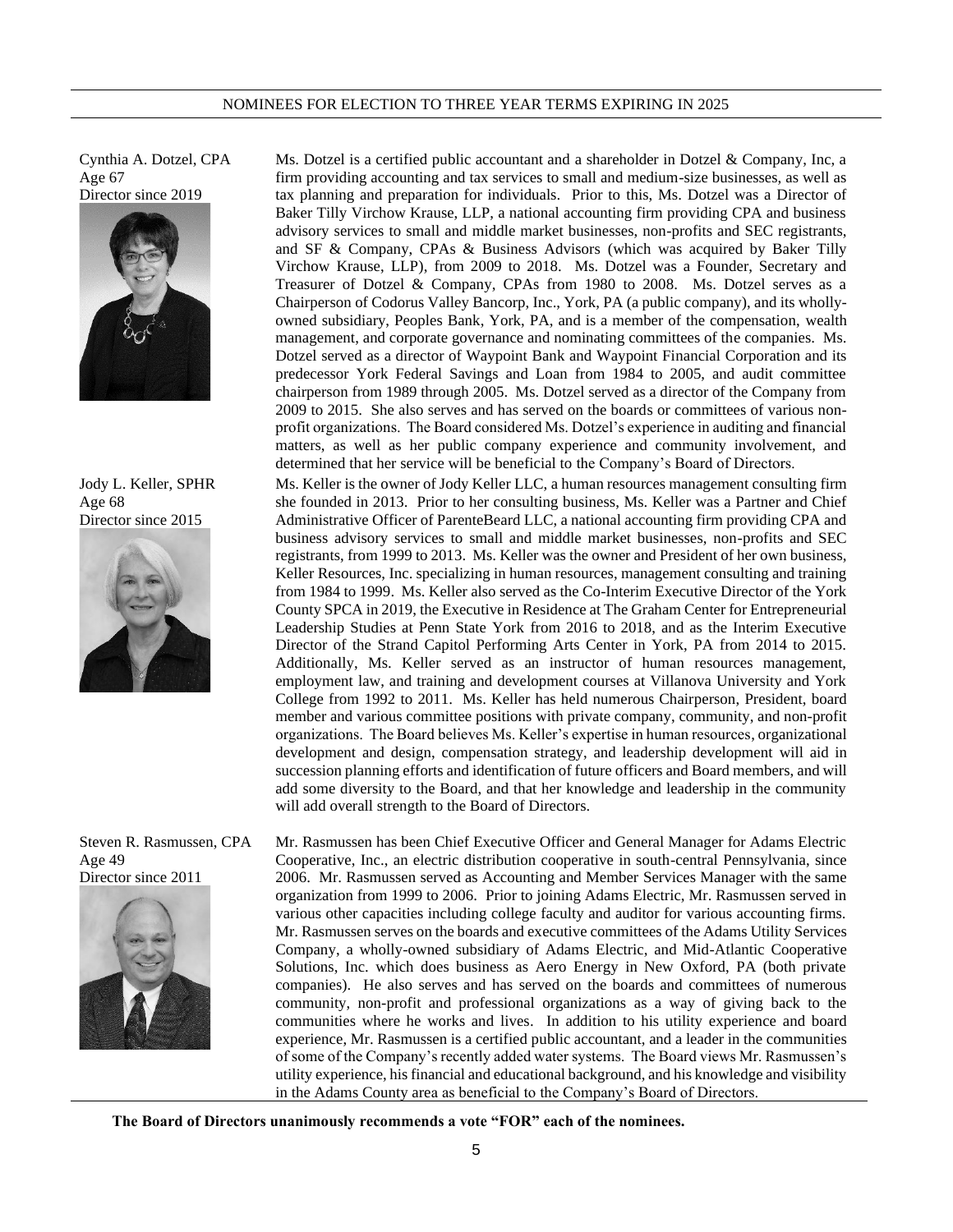#### DIRECTORS WITH TERMS EXPIRING IN 2023

Joseph T. Hand Age 59 Director since 2020



Erin C. McGlaughlin Age 48 Director since 2016



Mr. Hand has served as the President and Chief Executive Officer of the Company since 2020. He was Chief Operating Officer for the Company from 2008 to 2020. Prior to joining the Company, Mr. Hand was Chief of the Navigation Branch, Baltimore District, for the U.S. Army Corps of Engineers from 2006 to 2008, and Deputy Commander and Deputy District Engineer for the Corps of Engineers from 2003 to 2006. Prior to the Army Corps, Mr. Hand held various positions in the U.S. Army. Mr. Hand is a director of the National Association of Water Companies at the national level, the chairman of the Pennsylvania Chapter of the National Association of Water Companies, and serves as director or committee member of various community and non-profit organizations. Mr. Hand holds an MBA degree. The Board considered Mr. Hand's experience within the Company, his industry experience, and his educational background and determined that his continued service on the Board will be beneficial to the Company's Board of Directors.

Ms. McGlaughlin is founder and partner at Design Quake, Inc., a business consultancy in York, PA focused on strategic change management and organizational development. Prior to her current position, Ms. McGlaughlin was on the senior management team at Mitchco, Inc. d/b/a Rudy Art Glass, a family-owned decorative architectural glass fabricator in York, PA, from 2005 to 2016, an Assistant Marketing Manager for General Mills in Minneapolis, MN from 2004 to 2005, Manager of Investment Funds at The Carlyle Group, a private equity firm in Washington, DC, from 1998 to 2002, and a Senior Auditor with Arthur Anderson LLP in Washington, DC from 1995 to 1998 during which time she became a certified public accountant. Ms. McGlaughlin was an adjunct professor of design thinking at York College of Pennsylvania from 2015 to 2017. Ms. McGlaughlin earned an MBA from Stanford University where she was named an Arjay Miller Scholar. Ms. McGlaughlin is active in the York community, serving as a board member, officer, or committee member of a number of private company and non-profit organizations. In addition, Ms. McGlaughlin was named a Central Penn Business Journal Woman of Influence in 2015. The Board considered Ms. McGlaughlin's experience in all aspects of running a business including strategic planning, marketing, production, finance, accounting, human resources, sales, and public relations and her involvement in the community and determined that she would add a considerable benefit and diversity to the Company's Board of Directors.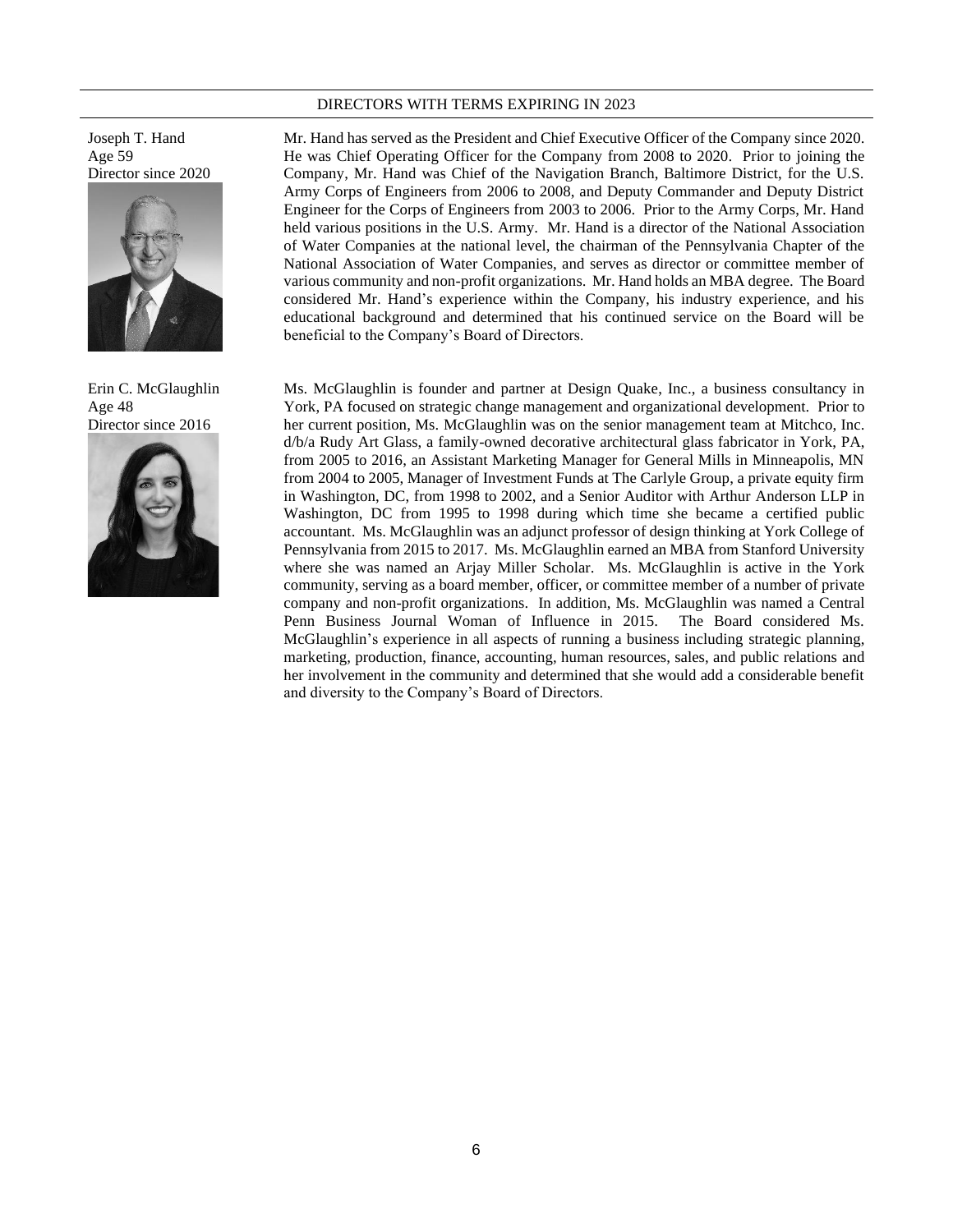#### DIRECTORS WITH TERMS EXPIRING IN 2023

Robert P. Newcomer Age 73 Director since 2013



Ernest J. Waters Age 72 Director since 2007



Mr. Newcomer has been President of Newcomer Consulting LLC, which provide financial consulting services for public, private and not for profit organizations, since 2003. Prior to starting his own business, Mr. Newcomer was with Glatfelter, York, PA, a public company and global manufacturer of specialty paper and engineered products, from 1972 to 2003. He was an Executive Vice President for Glatfelter from 1993 to 2001, and President and Chief Operating Officer from 2001 to 2003. Mr. Newcomer also served as Dean of Business Affairs and CFO for York College of Pennsylvania from 2004 to 2006 and Interim President for York County Community Foundation from 2008 to 2009. Mr. Newcomer participates as an officer, Board or committee member with various community and non-profit organizations. The Board determined that Mr. Newcomer's experience leading a large public company, his financial background, board and committee experience with other organizations, as well as his familiarity with the community in which the Company serves, would continue to benefit the Company's Board of Directors.

Mr. Waters, now retired, served as Area Vice President and York Area Manager, Met-Ed, a FirstEnergy Company (an investor owned utility), from 1998 to 2009. In addition to management, Mr. Waters' experience includes public accounting, internal auditing and serving as an expert accounting witness in rate proceedings before the Pennsylvania Public Utility Commission, The Federal Energy Regulatory Commission, and the New York Public Service Commission. Mr. Waters was formerly a Certified Public Accountant and holds an MBA degree. He serves as a director, chairman of the special joint compliance committee, and a member of the risk and audit committees of Fulton Financial Corporation (a public company), and a director and chairman of the trust committee of Fulton Bank of Lancaster, PA (a subsidiary of Fulton Financial Corporation). Mr. Waters served on the board of Wellspan Health (a non-profit organization.), chaired the audit committee, and was a member of the executive committee before ending his service in 2017 by reaching the maximum years allowed. Mr. Waters is an NACD Governance Fellow. The Board considered Mr. Waters' prior experience in the utility industry and with regulatory matters and his current public company director and committee experience to be valuable and determined that his continued service on the Board will be beneficial to the Company's Board of Directors.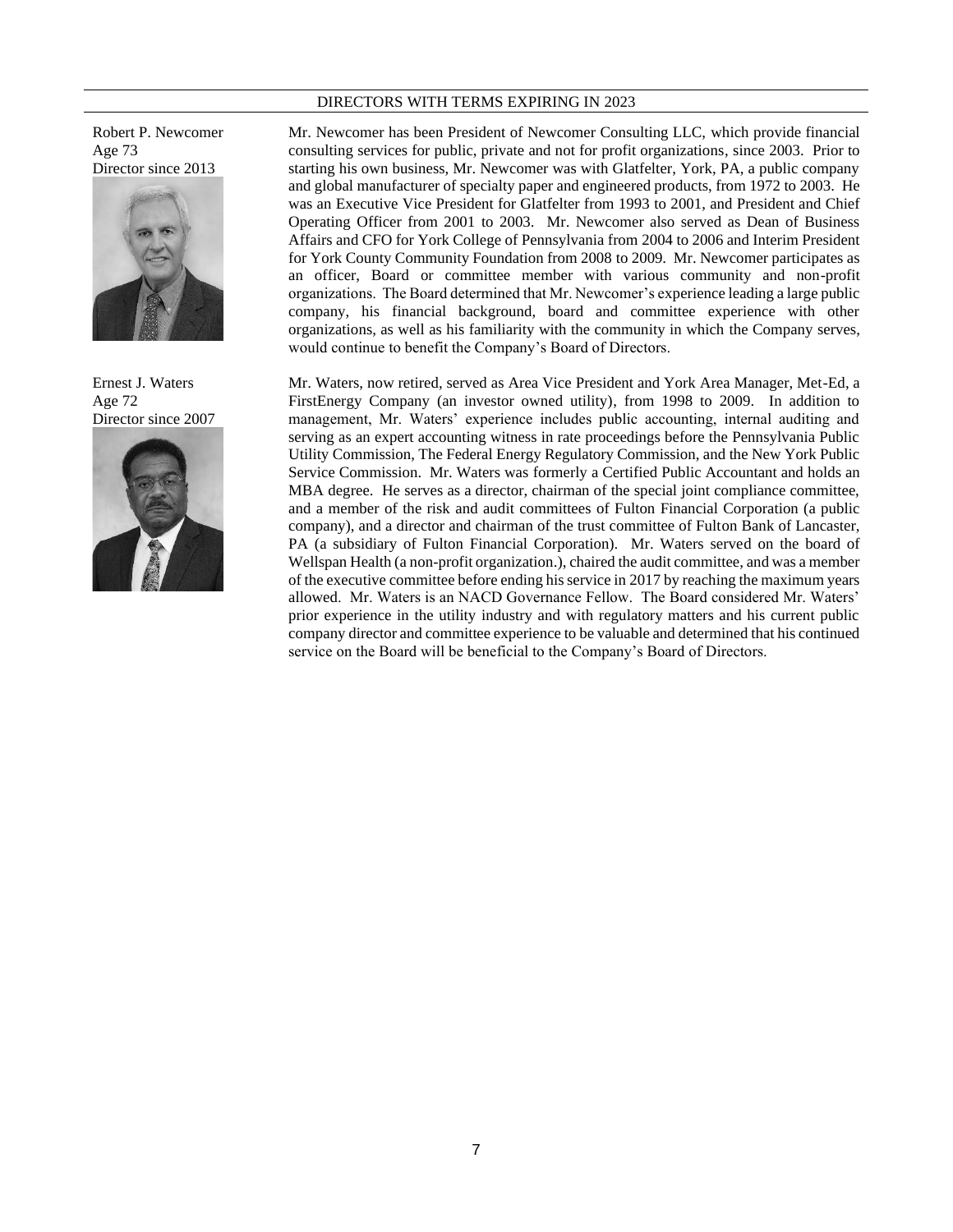#### NOMINEES FOR ELECTION TO THREE YEAR TERMS EXPIRING IN 2024

Michael W. Gang, Esq. Age 71



Jeffrey R. Hines, P.E. Age 60 Director since 2008



George W. Hodges Age 71 Director since 2000



George Hay Kain, III Age 73 Director since 1986



Mr. Gang is a principal with Post & Schell PC (P & S), Harrisburg, PA, a Pennsylvaniabased law firm, concentrating in regulatory matters. Mr. Gang currently serves as Chairperson of the P & S Board of Directors. Mr. Gang was a partner in Morgan, Lewis  $\&$ Bockius, Harrisburg, PA, an international law firm, from 1984 to 2005. Mr. Gang is counsel to numerous water, gas, and electric utilities which are regulated by the Pennsylvania Public Utility Commission and has represented public utilities over a broad range of complex financial and tax issues in conjunction with economic regulation, financial statements, taxes and financing for 45 years. P  $&$  S is currently regulatory counsel for the Company. The Board believes Mr. Gang's legal and regulatory knowledge, as well as his experience with the Pennsylvania Public Utility Commission will continue to be a great benefit to the Company's Board of Directors.

Mr. Hines, now retired, served as the President and Chief Executive Officer of the Company from 2008 to 2020. He was Chief Operating Officer and Secretary from 2007 to 2008, and Vice President of Engineering from 1995 to 2006. Mr. Hines is a director and a member of the compensation, audit and corporate governance and nominating committees of Codorus Valley Bancorp in York, PA (a public company), and its wholly-owned subsidiary, Peoples Bank, York, PA. Mr. Hines is a trustee and chair of York College of Pennsylvania and serves as director or committee member of various community and non-profit organizations. Mr. Hines was director with the National Association of Water Companies at both the state and national levels. Mr. Hines is a licensed Professional Engineer in PA and MD and holds MBA and law degrees. The Board considered Mr. Hines' prior experience within the Company, his industry experience, and his educational background and determined that his continued service on the Board will be beneficial to the Company's Board of Directors.

Mr. Hodges, now retired, served as non-executive Chairman of the Board of The Wolf Organization, regional distributor and manufacturer of kitchen and bath products and specialty building products, from 2008 to 2009. Prior to being Chairman, Mr. Hodges was a member of the Office of the President of The Wolf Organization from 1986 to 2006. Mr. Hodges is a director and a member of the audit and compensation committees of Fulton Financial Corporation (a public company), in Lancaster, PA, and director of Fulton Bank, a subsidiary of Fulton Financial Corporation. Mr. Hodges is the Chairman of the Board of Burnham Holdings, in Lancaster, PA (a public company). Mr. Hodges is a director and chairman of the Hodges Family Foundation and director emeritus of the Powder Mill Foundation, private charitable foundations in York, PA. Mr. Hodges is an NACD (National Association of Corporate Directors) Board Leadership Fellow. He also serves and has served on the boards or committees of various non-profit and community organizations. The Board determined that Mr. Hodges' business experience and leadership in the community as well as his extensive board and committee service with various organizations will continue to benefit the Company's Board of Directors.

Mr. Kain has been an academic since 2007 and was a consultant from 2004 to 2007. Mr. Kain ran his own law office from 1982 to 2004, handling all aspects of the business, specializing in pipeline condemnation cases for a local utility, and cases involving real estate, and estates and trusts. Mr. Kain was a solicitor for York County Children and Youth Services. He also practiced in the local juvenile court, the Pennsylvania Superior Court, and the Pennsylvania Supreme Court. Mr. Kain was admitted to the bar of the Supreme Court of the United States. Mr. Kain is also actively involved in various non-profit organizations. The Board considered Mr. Kain's legal experience as well as his commitment and contributions to the Company over the past 35 years and determined that his continued service will be beneficial to the Company's Board of Directors.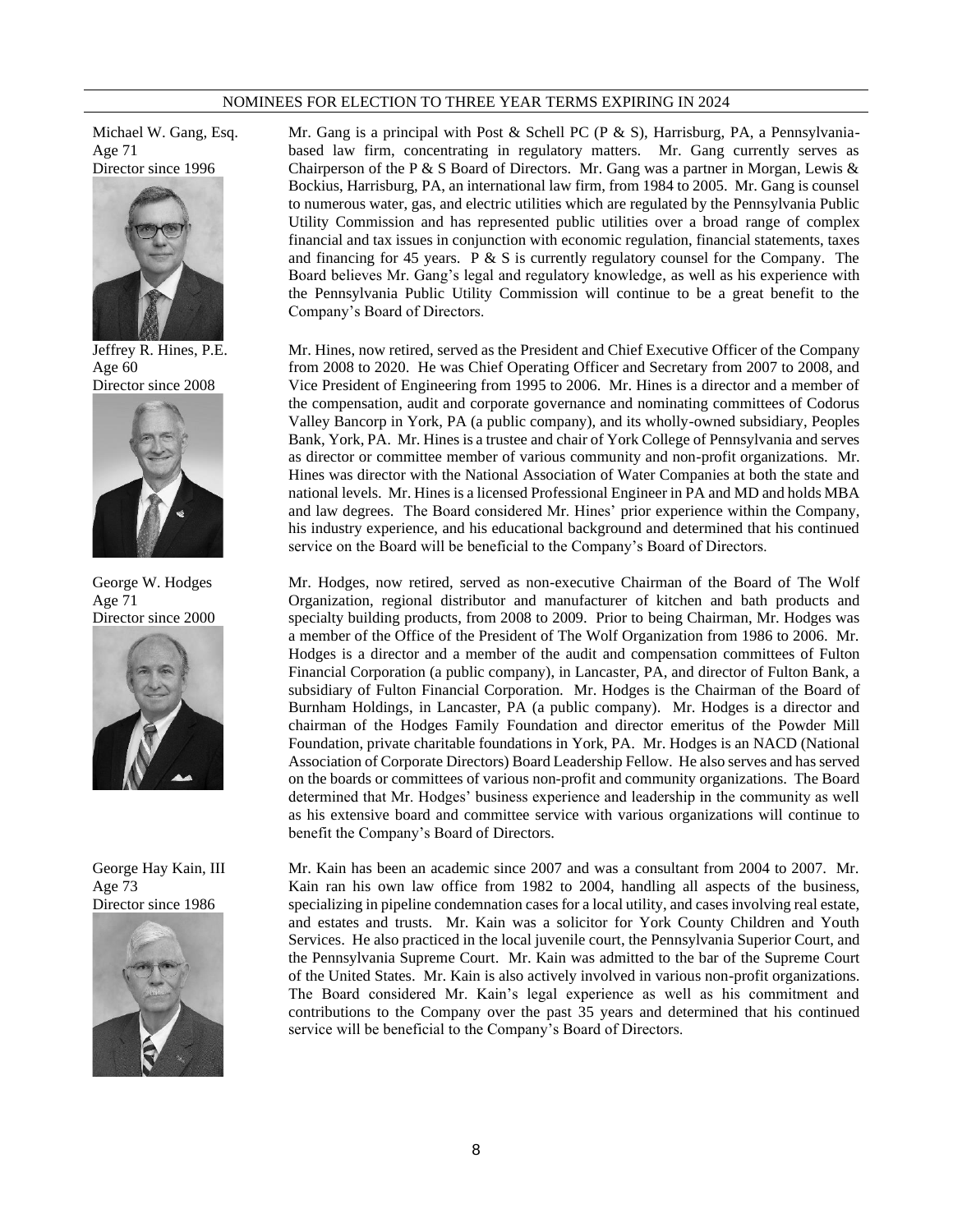# *EXECUTIVE OFFICERS OF THE COMPANY*

| Mark A. Wheeler<br>Age 54<br>Officer since 2019                            | Mr. Wheeler has been Chief Operating Officer of the Company since March 2020. Prior to his<br>current position, Mr. Wheeler was Chief Administrative Officer from September 2019 to February<br>2020. Prior to joining the Company, Mr. Wheeler was the Chief Financial Officer for Knott<br>Mechanical, Hunt Valley, MD from July 2015 to August 2019, Chief Financial Officer for New<br>Standard Corporation, York, PA from January 2006 to July 2015, Senior Manager, Financial<br>Analysis for Armstrong World Industries, Lancaster, PA from November 2004 to January 2006,<br>and Site Controller for Armstrong World Industries, Lancaster, PA from March 2003 to November<br>2004. Prior to that, Mr. Wheeler held various positions of increasing responsibility for York<br>International Corporation and Gichner Systems Group. |
|----------------------------------------------------------------------------|---------------------------------------------------------------------------------------------------------------------------------------------------------------------------------------------------------------------------------------------------------------------------------------------------------------------------------------------------------------------------------------------------------------------------------------------------------------------------------------------------------------------------------------------------------------------------------------------------------------------------------------------------------------------------------------------------------------------------------------------------------------------------------------------------------------------------------------------|
| Matthew E. Poff,<br><b>CPA</b><br>Age $50$<br>Officer since 2018           | Mr. Poff has been Chief Financial Officer and Treasurer of the Company since January 2018. Prior<br>to his current position, Mr. Poff was Controller and Assistant Treasurer from May 2017 to<br>December 2017, and Controller from June 2009 to April 2017. Prior to joining the Company, Mr.<br>Poff was the Chief Financial Officer for I.B. Abel, Inc., an electrical contractor in York, PA, from<br>October 2006 to May 2009, and held various positions of increasing responsibility at Beard Miller<br>Company LLP, a regional accounting firm in York, PA for more than ten years. Mr. Poff is a<br>licensed Certified Public Accountant in Pennsylvania.                                                                                                                                                                          |
| Alexandra C.<br>Chiaruttini, Esq.<br>Age 51<br>Officer since 2020          | Ms. Chiaruttini has been Chief Administrative Officer and General Counsel of the Company since<br>October 2020. Prior to joining the Company, Ms. Chiaruttini was the Chief Counsel for the<br>Pennsylvania Department of Environmental Protection, Harrisburg, PA from October 2015 to<br>September 2020, Partner and Chair of Environmental Practice for Stock and Leader, LP, York, PA<br>from February 2008 to September 2015, Associate in the Environmental Law and Toxic Tort<br>Practice Group for McNees Wallace & Nurick, LLC, Harrisburg, PA from March 2001 to January<br>2008, and the Assistant Regional Counsel of the Southcentral Office of the Pennsylvania<br>Department of Environmental Protection, Harrisburg, PA from September 1997 to February 2001.                                                               |
| Vernon L. Bracey<br>Age $60$<br>Officer since 2003                         | Mr. Bracey has been Vice President of Customer Service of the Company since March 2003. Prior<br>to his current position, Mr. Bracey was Customer Service Manager from January 2000 to February<br>2003 and Meter Reading Manager from September 1998 to December 1999. Prior to joining the<br>Company, Mr. Bracey held various positions in economic development, energy services and public<br>and community relations at GPU Energy, A First Energy Company, from March 1983 to August<br>1998.                                                                                                                                                                                                                                                                                                                                         |
| Natalee C.<br>Gunderson,<br><b>SHRM-CP</b><br>Age 34<br>Officer since 2019 | Ms. Gunderson has been Vice President of Human Resources of the Company since January 2019.<br>Prior to her current position, Ms. Gunderson was Human Resources Manager from October 2015<br>to January 2019, Customer Service Manager from December 2012 to September 2015, and<br>Customer Service Lead from August 2011 to November 2012. Prior to joining the Company, Ms.<br>Gunderson was a staffing manager for JFC Staffing Companies, Camp Hill, PA from September<br>2010 to July 2011 and Assistant Manager for Charlotte Russe, Inc., Camp Hill, PA from August<br>2009 to August 2010.                                                                                                                                                                                                                                         |
| Mark J. Hardman<br>Age 49<br>Officer since 2019                            | Mr. Hardman has been Vice President of Technology of the Company since January 2019. Prior<br>to his current position, Mr. Hardman was Information Technology and Services Administrator<br>from January 2016 to January 2019 and Oracle Application Engineer from June 2008 to December<br>2015. Prior to joining the Company, Mr. Hardman was a database administrator for Harford<br>Community College, Bel Air, MD from 2005 to June 2008 and Administrative Computing<br>Consultant for Asbury Theological Seminary, Wilmore, KY from 1995 to 2005.                                                                                                                                                                                                                                                                                    |
| Mark S. Snyder,<br>P.E.<br>Age 51<br>Officer since 2009                    | Mr. Snyder has been Vice President-Engineering since May 2009. Prior to his current position,<br>Mr. Snyder was Engineering Manager from October 2007 to April 2009 and Engineer from<br>December 2006 to October 2007. Prior to joining the Company, Mr. Snyder was a project engineer<br>with Buchart Horn, Inc., York, PA, an international engineering firm from April 2001 to December<br>2006, and a project engineer for Rettew Associates, Lancaster, PA, a national engineering firm,<br>from December 1996 to April 2001. Mr. Snyder is a licensed Professional Engineer in<br>Pennsylvania.                                                                                                                                                                                                                                      |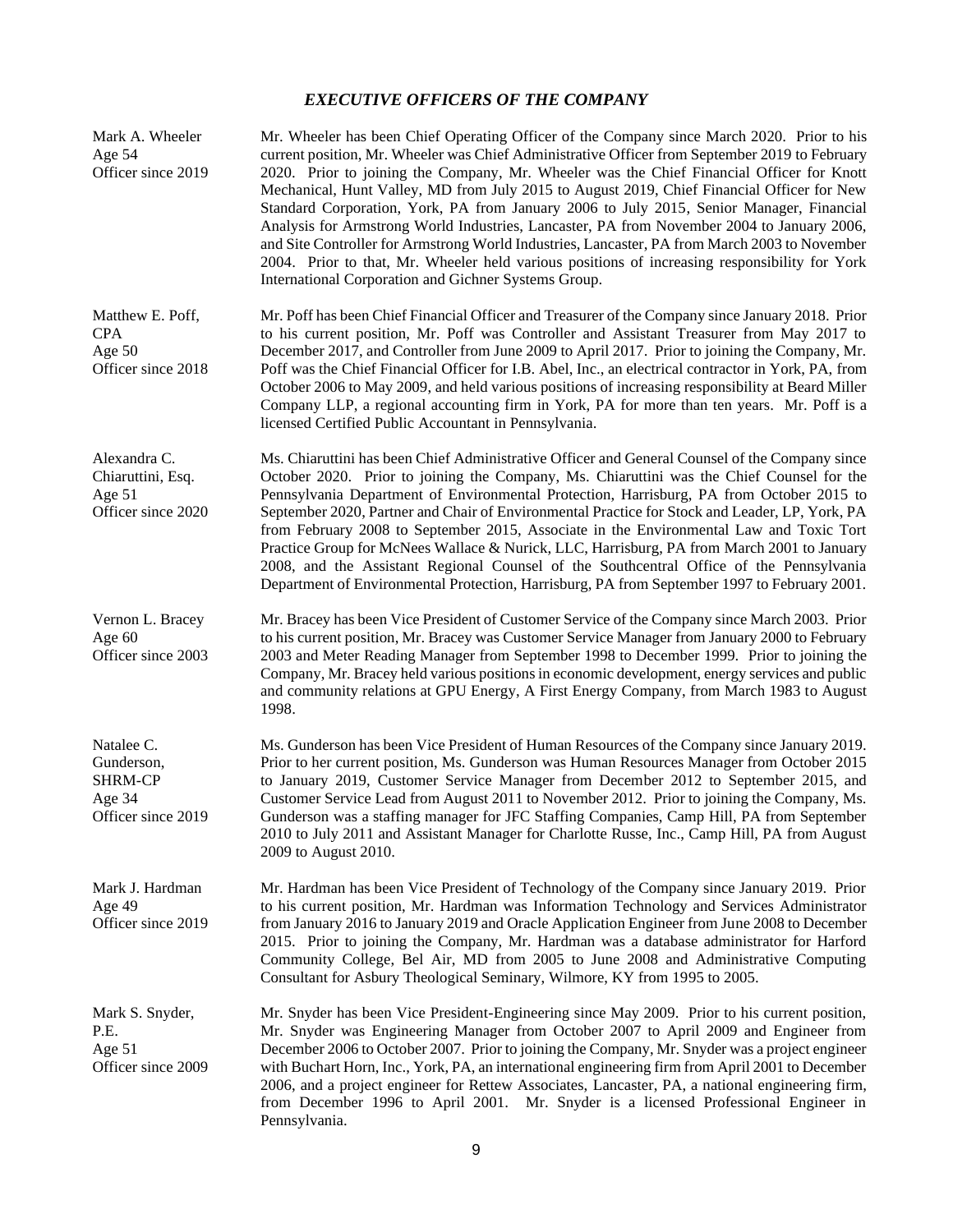#### *CORPORATE GOVERNANCE*

The Board of Directors operates under specific corporate governance principles and guidelines based on the Company's Bylaws, Standing Resolutions, and Policies. The Nomination and Corporate Governance Committee monitors, develops and makes recommendations to the Board of Directors based on these principles and guidelines. Some of the principles and guidelines are listed below.

#### **Board Selection and Diversity**

The Bylaws of the Company provide that the Board of Directors will consist of no less than eight Directors and no more than twelve Directors, who are elected to staggered three-year terms of office. There is a mandatory retirement age of 75 for all Directors.

The Nomination and Corporate Governance Committee considers candidates for Board membership suggested by its members and other Board members, as well as management and shareholders. The Nomination and Corporate Governance Committee recommends nominees to the Board based on the appropriate size, function and needs of the Board, so that the Board as a whole collectively possesses a broad range of skills, industry and other knowledge, and business and other experience useful to the effective oversight of the Company. Some of these skills include crisis management, accounting and finance, corporate governance, merger and acquisition, business development and risk management. The Nomination and Corporate Governance Committee also seeks Board members who will add diversity to the Board in areas such as professional experience, perspectives, education, skills, backgrounds, demographics (including self-identified diversity characteristics such as gender, race, age, ethnicity, religion, national origin, disability, sexual orientation, etc.), culture and work-style. In addition, Directors should have experience in positions with a high degree of responsibility, be leaders in the companies or institutions with which they are affiliated, have a high degree of integrity, and be selected based upon contributions they can make to the Company. The Nomination and Corporate Governance Committee considers all these qualities when selecting, subject to Board ratification, candidates for Director. No distinctions are made between internally-recommended candidates and those recommended by shareholders.

In August 2021, the SEC approved new listing rules for NASDAQ-listed companies related to board diversity. The rules require most NASDAQ-listed companies to have at least two self-identified diverse members of its board of directors or explain why the company does not have the minimum number of directors on its board who self-identify as diverse. NASDAQ rules provide that diverse director means (1) a director who self-identifies her gender as female, without regard to the individual's designated sex at birth ("Female"), (2) a director who selfidentifies as one more or of: Black or African American, Hispanic or Latinx, Asian, Native American or Alaska Native, Native Hawaiian or Pacific Islander, or two or more races or ethnicities ("Underrepresented Minority"), and (3) lesbian, gay, bisexual, transgender or a member of the queer community ("LGBTQ+"). Of the two self-identified diverse directors, at least one director must self-identify as Female and at least one director must self-identify as an Underrepresented Minority and/or LGBTQ+. NASDAQ-listed companies are required annually to report aggregated statistical information about the Board's self-identified gender and racial characteristics and self-identification as LGBTQ+ using a Board Diversity Matrix. The Company believes that it is presently in compliance with the diversity requirements imposed by these rules.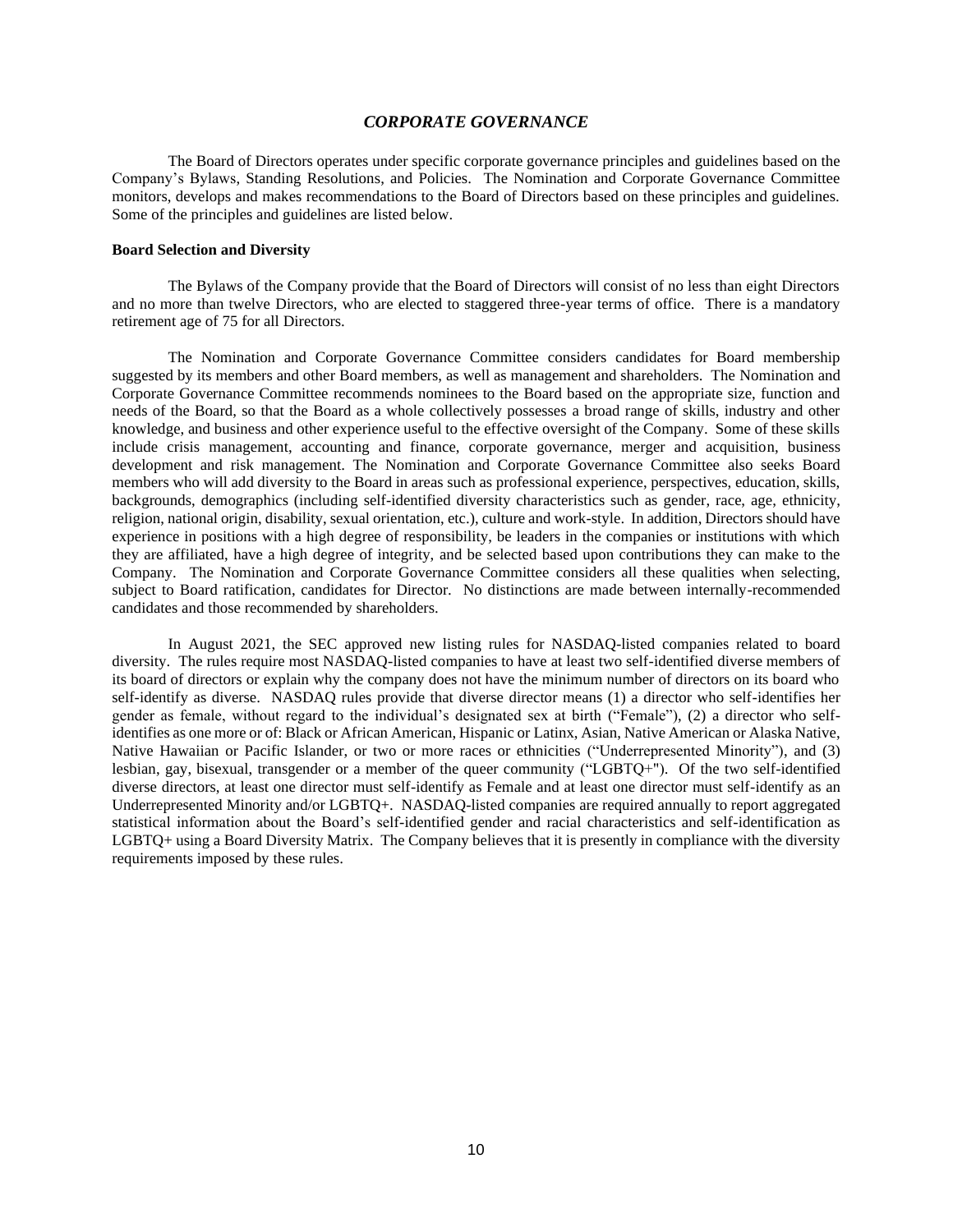| <b>Board Diversity Matrix (As of March 22, 2022)</b>             |               |             |               |                            |  |
|------------------------------------------------------------------|---------------|-------------|---------------|----------------------------|--|
| <b>Total Number of Directors</b>                                 | 11            |             |               |                            |  |
|                                                                  |               |             | Non-          | Did Not<br><b>Disclose</b> |  |
|                                                                  | <b>Female</b> | <b>Male</b> | <b>Binary</b> | Gender                     |  |
| Number of Directors Based on Gender Identity                     | 3             |             |               |                            |  |
|                                                                  |               |             |               |                            |  |
| Number of Directors Who Identify in Any of the Categories Below: |               |             |               |                            |  |
| African American or Black                                        |               |             |               |                            |  |
| Alaskan Native or Native American                                |               |             |               |                            |  |
| Asian                                                            |               |             |               |                            |  |
| Hispanic of Latinx                                               |               |             |               |                            |  |
| Native Hawaiian or Pacific Islander                              |               |             |               |                            |  |
| White                                                            | 3             | 6           |               |                            |  |
| Two or More Races or Ethnicities                                 |               |             |               |                            |  |
| LGBTQ+                                                           |               |             |               |                            |  |
| Demographic Background Undisclosed                               |               |             |               |                            |  |

#### **Director Independence**

The Company's Common Stock is listed on the NASDAQ Global Select Market ("NASDAQ"). NASDAQ listing rules require that a majority of the Company's Directors be "independent directors" as defined by NASDAQ corporate governance standards. In compliance with this rule, the Board of Directors examines the independence of its members annually. In order for a Director to be considered independent, the Director must not be an executive officer or employee of the Company and the Board must determine that the Director has no relationship, which, in the opinion of the Board of Directors, would interfere with the exercise of independent judgment in carrying out the responsibilities of a Director. Generally, but not exclusively, a Director does not qualify as an independent director if the Director:

- 1. Has been employed by the Company or its affiliates in the current year or past three years;
- 2. Has accepted, or has an immediate family member who has accepted, any compensation from the Company in excess of \$120,000 during any period of twelve consecutive months within the three years preceding the determination of independence (except for payment for Board service, retirement plan benefits or non-discretionary compensation, or in the case of an immediate family member compensation as an employee);
- 3. Has an immediate family member who is, or has been in the past three years, employed by the Company as an executive officer;
- 4. Has been or has an immediate family member who has been a partner in, a controlling shareholder or an executive officer of any organization to which the Company made or from which it received, payments (other than those which arise solely from investments in the Company's securities or under nondiscretionary charitable contribution matching programs) that exceed five percent of the recipient's consolidated gross revenues for that year, or \$200,000, whichever is more, in any of the past three fiscal years;
- 5. Has been or has an immediate family member who has been employed as an executive of another entity where any of the Company's executives serve or have served during the past three years on that entity's compensation committee; and
- 6. Is or has an immediate family member who is a current partner of the Company's outside auditor, or was a partner or employee of the Company's outside auditor who worked on the Company's audit at any time during any of the past three years.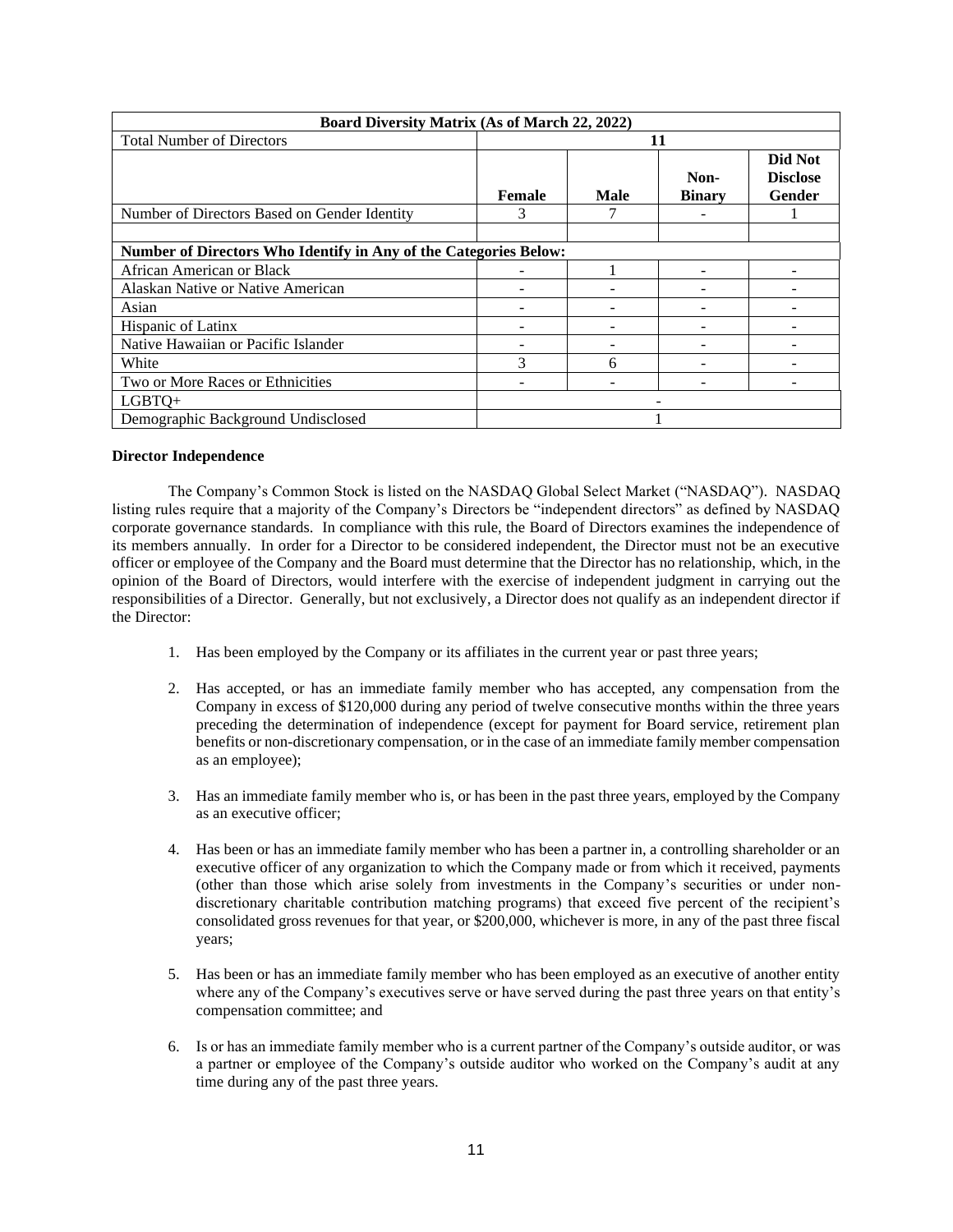The Board has determined that Directors Dotzel, Gang, Hodges, Kain, Keller, McGlaughlin, Newcomer, Rasmussen and Waters are independent directors under the NASDAQ listing standards. Mr. Hand, who is employed by the Company, and Mr. Hines, who was employed by the Company within the past three years, are not considered independent directors.

The Board based these determinations primarily on a review of the responses of the Directors and executive officers to an annual questionnaire regarding employment history, affiliations, family and other relationships, together with an examination of those companies with whom the Company transacts business. In addition, Directors are required to notify the Board when considering new directorships.

In making the determination that Mr. Gang is independent under the NASDAQ rules, the Board considered payments of \$179,399 in 2021 and \$101,339 in 2020 made to Post & Schell PC, a law firm in which Mr. Gang is Chairman of the Board and Principal. Post & Schell PC is the Company's regulatory counsel. The amounts paid represent less than 0.50% of the revenue of Post & Schell PC. The Company pays the same rates for services as the firm's other comparable clients. Mr. Gang is not a controlling shareholder of the firm.

In making the determination that Mr. Rasmussen is independent under the NASDAQ rules, the Board considered payments of \$243,354 in 2021 and \$208,793 in 2020 made to affiliated entities of Adams Electric where Mr. Rasmussen serves as an executive officer. The amounts paid represent less than 0.50% of the revenue of Adams Electric and its affiliated entities. The payments were for electric service, based on rates applicable to all Adams Electric consumers, and for gasoline which was purchased through a bidding process.

The Company has a banking relationship with Fulton Bank, where Mr. Hodges and Mr. Waters are members of the Board of Directors. The amounts paid to the entity were not material.

The Company has a relationship with C.S. Davidson, a civil engineering firm, where Ms. Keller is a member of the Board of Directors. The amounts paid to this entity were not material.

In addition to these relationships, the Company purchases from and sells services to certain Directors or the organizations with which they are affiliated at rates that are either regulated or the same as those charged to the same class of customers.

The Board determined that the noted relationships do not create a conflict of interest or impair any Director's judgment with respect to Board member responsibilities. Directors who are involved with entities being discussed or voted upon at a meeting abstain from voting on that matter.

#### **Board Leadership Structure**

The preference of the Board, per its Standing Resolutions, is for the Chairperson of the Board to be an independent director as defined by NASDAQ. Generally, independent directors provide oversight and protect shareholder interests, and they offer more objective input and leadership to the Board. The Board believes this structure is in the shareholders' best interest. The Chairperson leads regular executive sessions of the Board's independent Directors. In addition, the Chairperson of the Board and the Chairperson of the Nomination and Corporate Governance Committee annually evaluate the performance of the individual Directors.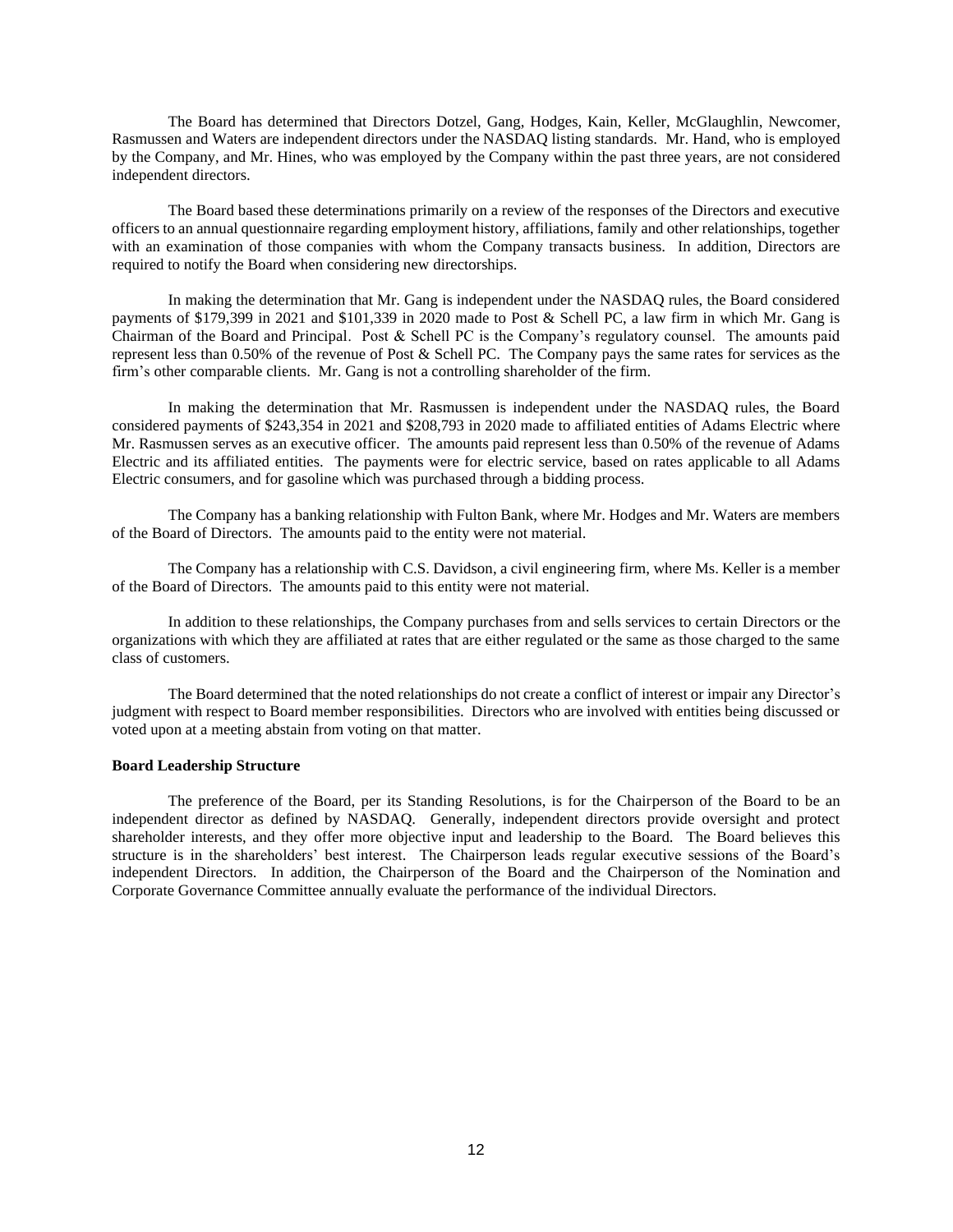### **Board Role in Risk Oversight**

The Board and its Committees are responsible for oversight of the Company's risk management process. The Audit Committee is responsible for oversight of risks relating to the Company's financial statements, financial reporting processes, the evaluation of the effectiveness of internal control over financial reporting and compliance with certain of the Company's ethics policies.

The Compensation Committee is responsible for monitoring risks associated with the design and administration of the Company's compensation programs and performs the annual performance review of the Chief Executive Officer (the "CEO"). Other risks such as regulatory risk, environmental risk, and strategic risk are monitored by the Executive Committee, the Nomination and Corporate Governance Committee, or the full Board.

Senior management of the Company is responsible for identifying risks, managing risks, and reporting and communicating risks and mitigation efforts back to the Board of Directors or the designated committee. While certain elements of risk are addressed at each Board meeting, management and the Board of Directors conduct a comprehensive analysis of risk on an annual basis. The Board believes a Chairperson that is independent of management adds another layer of insight to the risk assessment process.

#### **Board Committees and Functions**

The Company has an Executive Committee, an Audit Committee, a Compensation Committee, and a Nomination and Corporate Governance Committee, all of which are composed of members of the Board of Directors. The Audit, Compensation, and Nomination and Corporate Governance committees must be composed of at least three Directors all of which are considered independent directors under the NASDAQ rules. Each of these three key committees has a charter which is reviewed at least annually, and which is posted on the Company's website at www.yorkwater.com under "Investor Relations", then "Corporate Governance".

The Executive Committee is empowered to function as delegated by the Board of Directors. Their main focus is on budgeting, ratemaking, and debt and equity financing. The Executive Committee is composed of the following Directors appointed by the Board: Cynthia A. Dotzel, CPA, Chairperson; Michael W. Gang, Esq.; Joseph T. Hand; Jeffrey R. Hines, P.E.; and George W. Hodges. The Executive Committee held one (1) meeting during the fiscal year ended December 31, 2021.

The Audit Committee monitors the audit functions of the independent public accountants and reviews the Company's financial reporting process and internal controls. The Audit Committee is composed of the following independent Directors appointed by the Board: Steven R. Rasmussen, CPA, Chairperson; Erin C. McGlaughlin; Robert P. Newcomer; and Ernest J. Waters. Based on a review of the background and experience of the members of the Audit Committee, the Board of Directors has determined that all members of the Audit Committee meet the additional requirements for independence applicable to Audit Committee members, are financially literate and are "audit committee financial experts" within the meaning of applicable SEC rules. The Audit Committee held four (4) meetings during the fiscal year ended December 31, 2021.

The Compensation Committee considers and makes recommendations to the Board of Directors concerning the appropriate compensation package for the corporate officers, Directors and members of the Committees of the Board of Directors of the Company, including incentives. Compensation for corporate officers is further explained in the Compensation of Directors and Executive Officers section of this proxy statement. Director and committee member compensation is based on a review of fees paid by peers and other public companies.

The Compensation Committee is composed of the following independent Directors appointed by the Board: Jody L. Keller, SPHR, Chairperson; George Hay Kain III; and Robert P. Newcomer. The Compensation Committee held two (2) meetings during the fiscal year ended December 31, 2021.

The Nomination and Corporate Governance Committee recommends the appropriate Board structure, reviews the Company's succession planning, oversees the Board's annual evaluation of its performance and the performance of other Board Committees, evaluates corporate governance best practices, and makes recommendations to the Board of Directors for nominations for Directors and Officers of the Company. The Committee will consider nominees recommended by shareholders of the Company in accordance with the Company's Bylaws.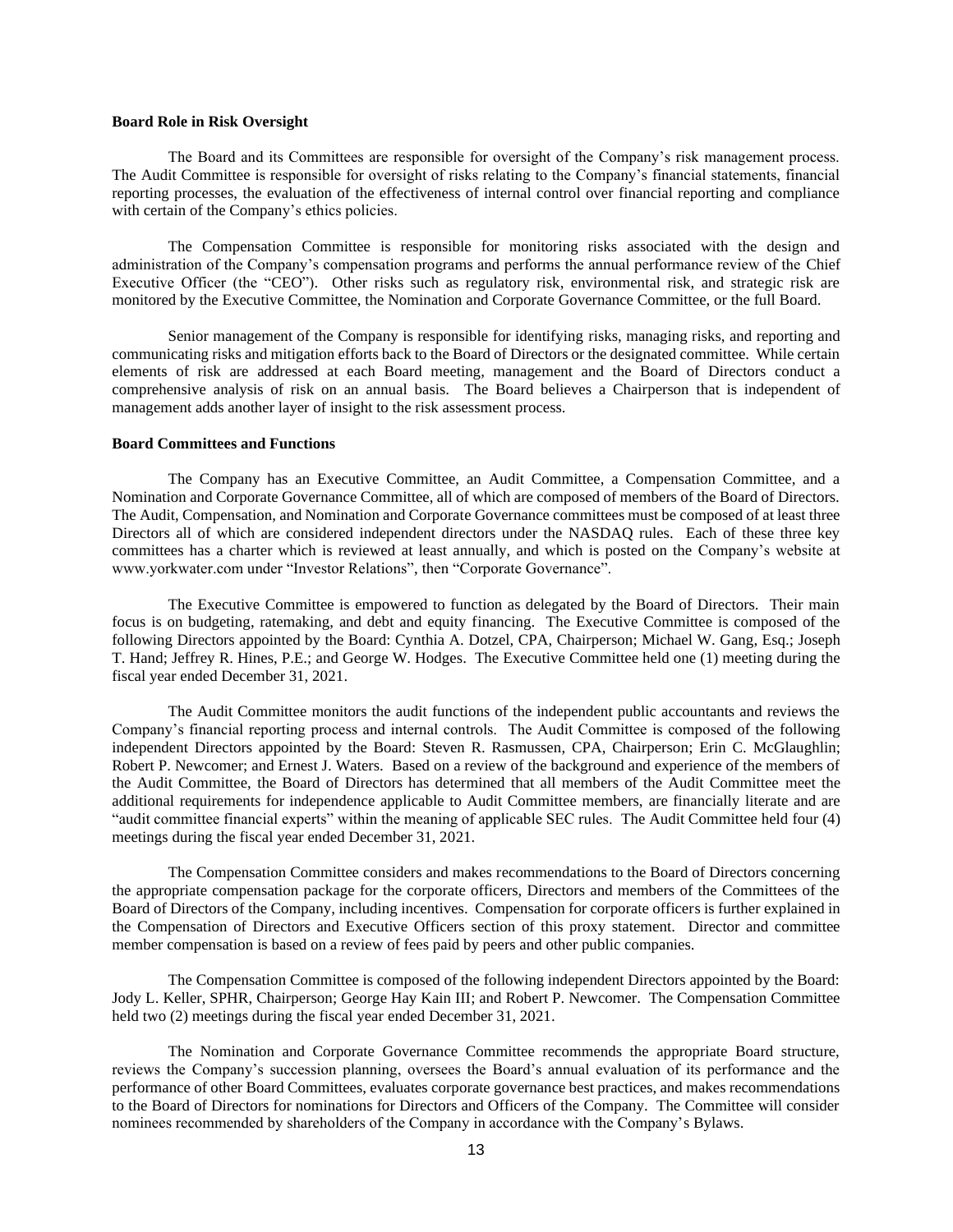The Nomination and Corporate Governance Committee is composed of the following independent Directors appointed by the Board: Ernest J. Waters, Chairperson; Erin C. McGlaughlin; and Steven R. Rasmussen, CPA. The Nomination and Corporate Governance Committee held two (2) meetings during the fiscal year ended December 31, 2021.

#### **Communication with the Board of Directors**

Shareholders who wish to communicate with the Board of Directors or specific individual Directors may do so by directing a written request addressed to such Directors or Director in care of the Secretary of The York Water Company, at the address appearing on the first page of this proxy statement. Communication(s) directed to members of the Board of Directors who are also executive officers will be relayed to the intended Board member(s) except to the extent that it is deemed unnecessary or inappropriate to do so pursuant to the procedures established by a majority of the independent Directors. Communications directed to non-management Directors will be relayed to the intended Board member(s) except to the extent that doing so would be contrary to the instructions of the non-management Directors. Any communication so withheld will nevertheless be made available to any non-management Director who wishes to review it.

#### **Executive Sessions of the Board**

The independent Directors of the Board schedule regular executive sessions of independent Directors in which they meet without management participation. The Chairperson of the Board leads these sessions.

#### **Stock Ownership**

The Board approved a stock ownership policy in 2016. Each non-employee Director shall within five (5) years of appointment, or five (5) years from the original date of the policy, whichever is later, attain shares valued at three (3) times the annual cash retainer at that time. No adjustments for subsequent fluctuations in stock price or cash retainers will be made. A Director may use both purchased and granted shares to meet the requirement. A Director must continue to hold a minimum of three (3) times the annual retainer for as long as they are a Director. In addition, the CEO of the Company shall within five (5) years of hire, or five (5) years from the original date of the policy, whichever is later, attain shares valued at three (3) times his or her annual base salary at that time. No adjustments for subsequent fluctuations in stock price or base salary will be made. The CEO may use both purchased and granted shares to meet the requirement. The CEO must continue to hold a minimum of three (3) times his or her annual base salary for as long as he or she holds the position of CEO. As part of the Company's Securities Trades Policy, directors, officers and selected employees are prohibited from trading in Company securities on a short-term basis, engaging in short sales, purchasing Company stock on margin, buying or selling puts or calls, pledging securities, or otherwise engaging in any type of hedging transactions involving Company securities.

#### **Code of Ethics**

The Company's Board of Directors has adopted a Code of Conduct applicable to all Directors, officers and employees. The Code of Conduct constitutes a "code of ethics" as required by Item 406 of Regulation S-K. There were no waivers of the Code made for any Director, officer or employee during 2021. A copy of the Code of Conduct was filed with the Securities and Exchange Commission as Exhibit 14 to the Company's Quarterly Report on Form 10-Q for the period ended June 30, 2014. The Code of Conduct is also available, free of charge, on the Company's website, www.yorkwater.com, under "Investor Relations", then "Corporate Governance". The Company intends to disclose material amendments to, or Director, officer and employee waivers from, the Code of Conduct, if any, on its website, or by Form 8-K to the extent required.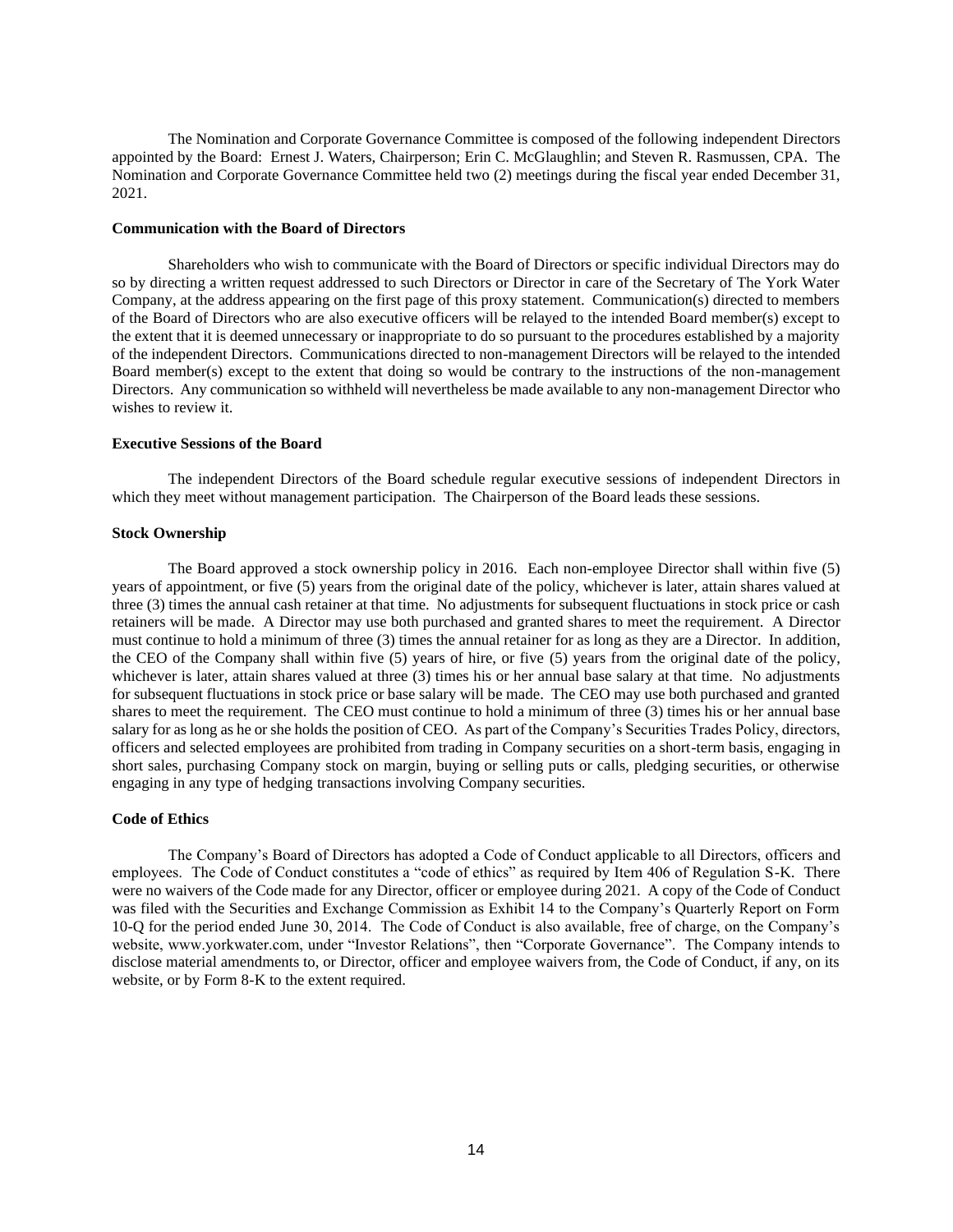### *REPORT OF THE AUDIT COMMITTEE*

The Audit Committee reviews the Company's financial reporting process on behalf of the Board, including reports to the Securities and Exchange Commission on Forms 10-Q and 10-K, the Company's internal control over financial reporting and releases of earnings. In addition, the Committee selects, subject to shareholder ratification, the Company's independent registered public accounting firm and evaluates the performance of the firm.

Management is responsible for the Company's internal controls and the financial reporting process. The independent registered public accounting firm is responsible for performing an integrated audit of the Company's financial statements in accordance with the standards of the Public Company Accounting Oversight Board (PCAOB) (United States) and to issue reports thereon. The Committee's responsibility is to monitor and oversee these processes.

In this context, the Committee has reviewed and discussed the audited financial statements with management; has discussed with the independent registered public accounting firm, Baker Tilly US, LLP ("Baker Tilly"), the matters required to be discussed by the applicable requirements of the Public Company Accounting Oversight Board and the Securities and Exchange Commission; has received the written disclosures and the letter required by the PCAOB regarding independence communications; and has discussed Baker Tilly's independence with the firm and management.

Based upon the Committee's discussions with management and Baker Tilly and the Committee's review of the representations of management, and Baker Tilly's report to the Committee, the Committee recommended that the Board include the audited financial statements in the Company's Annual Report on Form 10-K for the year ended December 31, 2021 for filing with the SEC.

> Steven R. Rasmussen, CPA Chairperson

Erin C. McGlaughlin Member

Robert P. Newcomer Member

Ernest J. Waters Member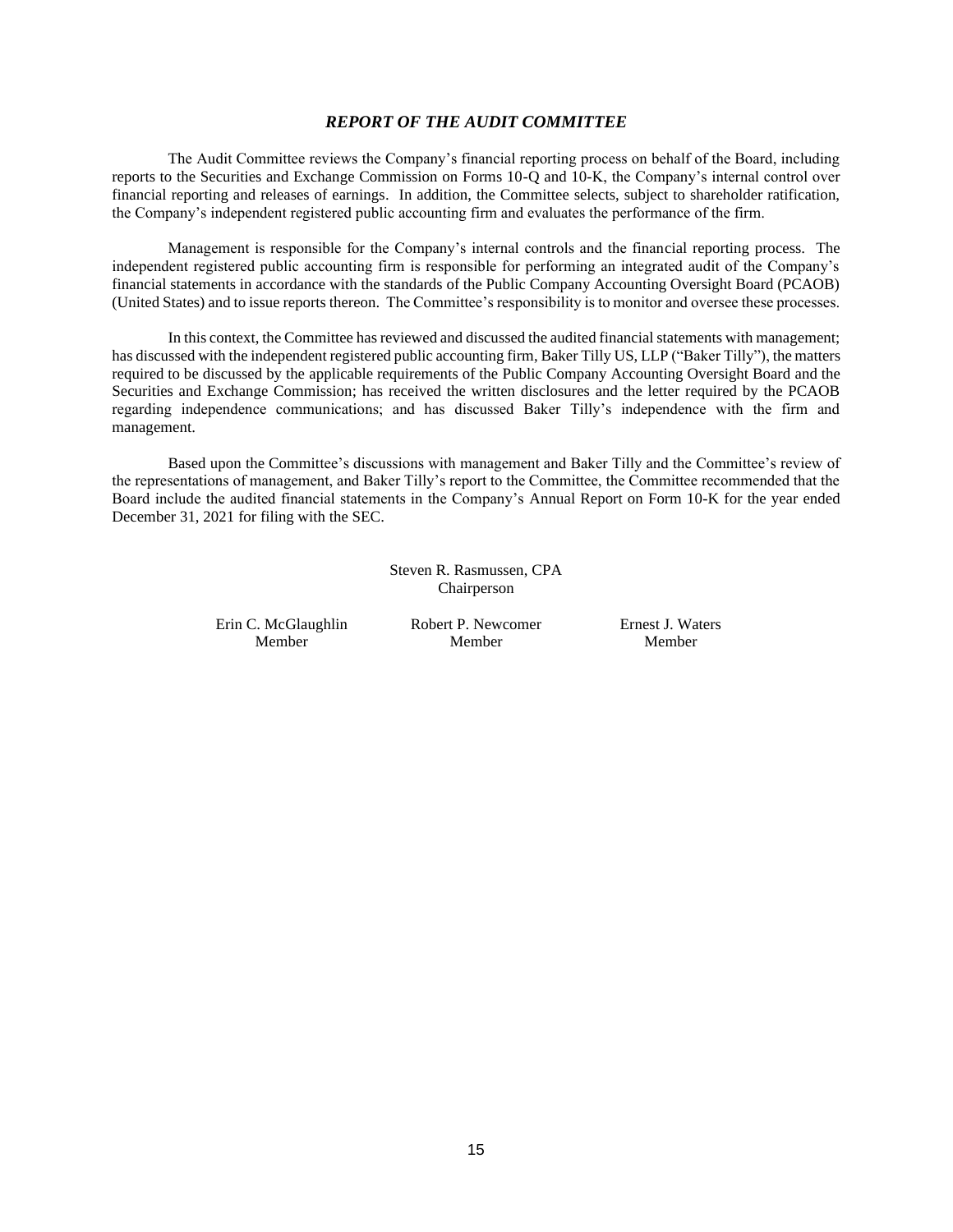# *PROPOSAL 2 RATIFICATION OF APPOINTMENT OF INDEPENDENT REGISTERED PUBLIC ACCOUNTING FIRM*

The Audit Committee has approved the appointment of Baker Tilly as the independent registered public accounting firm to audit the financial statements of the Company for the fiscal year ending December 31, 2022. Although we are not required to seek shareholder approval of this appointment, the Board of Directors believes it is in the best interests of shareholders to be given the opportunity to ratify the appointment. If shareholders do not ratify the appointment of Baker Tilly, the Audit Committee will consider the appointment of another independent registered public accounting firm for the Company in future years. It is understood that even if the selection of Baker Tilly is ratified by the shareholders, the Audit Committee, in its discretion, may direct the appointment of a new independent registered public accounting firm at any time during the year if the Audit Committee determines that such a change would be in the best interests of the Company and its shareholders.

Representatives of Baker Tilly are expected to be present at the 2022 Annual Meeting of Shareholders, will have the opportunity to make a statement if they desire to do so, and are expected to be available to respond to appropriate questions.

#### **Principal Public Accountant's Fees and Services**

Audit fees and all professional services rendered by the Company's independent registered public accountants, Baker Tilly were approved by the Company's Audit Committee. The Board considers the possible effect on auditors' independence of providing non-audit services prior to the service being rendered.

The following table presents fees for services provided by Baker Tilly for 2021 and 2020:

|                           | 2021      | 2020      |
|---------------------------|-----------|-----------|
| Audit Fees (1)            | \$166,393 | \$157,150 |
| <b>Audit Related Fees</b> |           |           |
| Tax Fees $(2)$            | 15,150    | 14,650    |
| All Other Fees            |           |           |
|                           | \$181,543 | \$171,800 |

- (1) Professional services rendered for 2021 and 2020 include (a) the audit of the Company's annual financial statements, and (b) the review of the financial statements included in the Company's Quarterly Reports on Form 10-Q. In addition, 2021 fees include consent procedures in connection with a registration statement.
- (2) Tax fees include preparation of the federal income tax return and other tax matters.

The Audit Committee approves in advance any audit or non-audit services provided by outside auditors. During 2021 and 2020, there were no exceptions to the Audit Committee's pre-approval requirements.

Adoption of this proposal requires the affirmative vote of a majority of the votes cast by all shareholders entitled to vote at the Annual Meeting.

# **The Board of Directors unanimously recommends a vote "FOR" the ratification of Baker Tilly US, LLP as the Company's independent registered public accounting firm for the 2022 fiscal year.**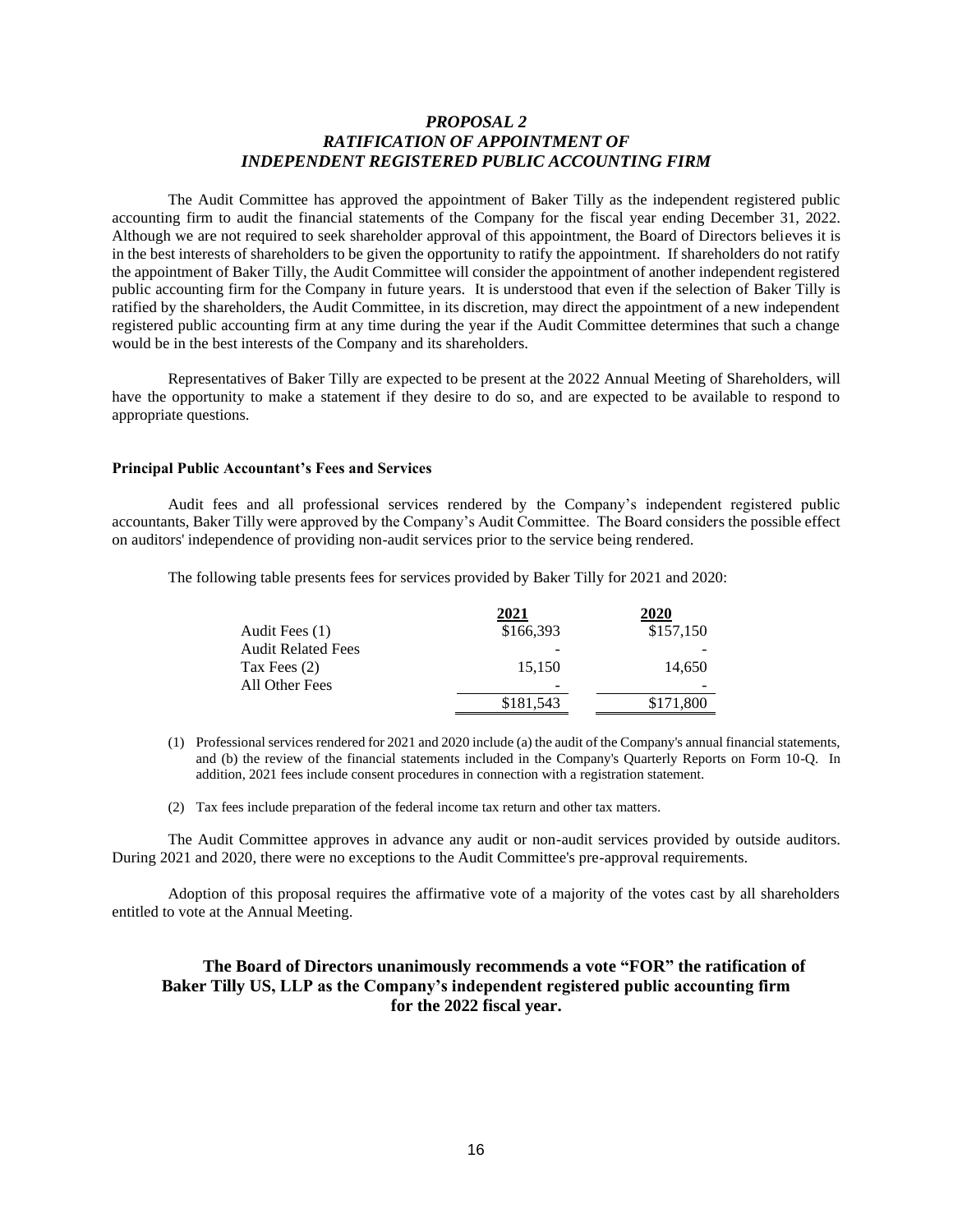# *COMPENSATION OF DIRECTORS AND EXECUTIVE OFFICERS*

# **NAMED EXECUTIVE OFFICERS**

This section discusses the compensation paid to the named executive officers (as defined by SEC rules) in 2021. The named executive officers are:

| Name                 | Title                              |
|----------------------|------------------------------------|
| Joseph T. Hand       | President, Chief Executive Officer |
| Mark A. Wheeler      | <b>Chief Operating Officer</b>     |
| Matthew E. Poff, CPA | Chief Financial Officer            |

# **FINANCIAL PERFORMANCE HIGHLIGHTS IN 2021**

- Net income and earnings per share (EPS) were \$17.0 million, and \$1.30, respectively, compared to \$16.6 million and \$1.27 in 2020;
- In 2021, the Board of Directors approved a 4% increase in the quarterly dividend to an annualized rate of \$0.78 per share;
- The Company is making significant investments to build and improve its communities' infrastructure. Over the past three years, the Company has invested over \$85 million in infrastructure improvements, including system improvements and infrastructure to ensure a safe, adequate, and reliable supply of drinking water and to maintain proper handling and disposal of wastewater for all customers;
- The Company's long-term performance is strong with three-year average annual total shareholder return at 19.0% and three-year average annual return on equity of 11.1%.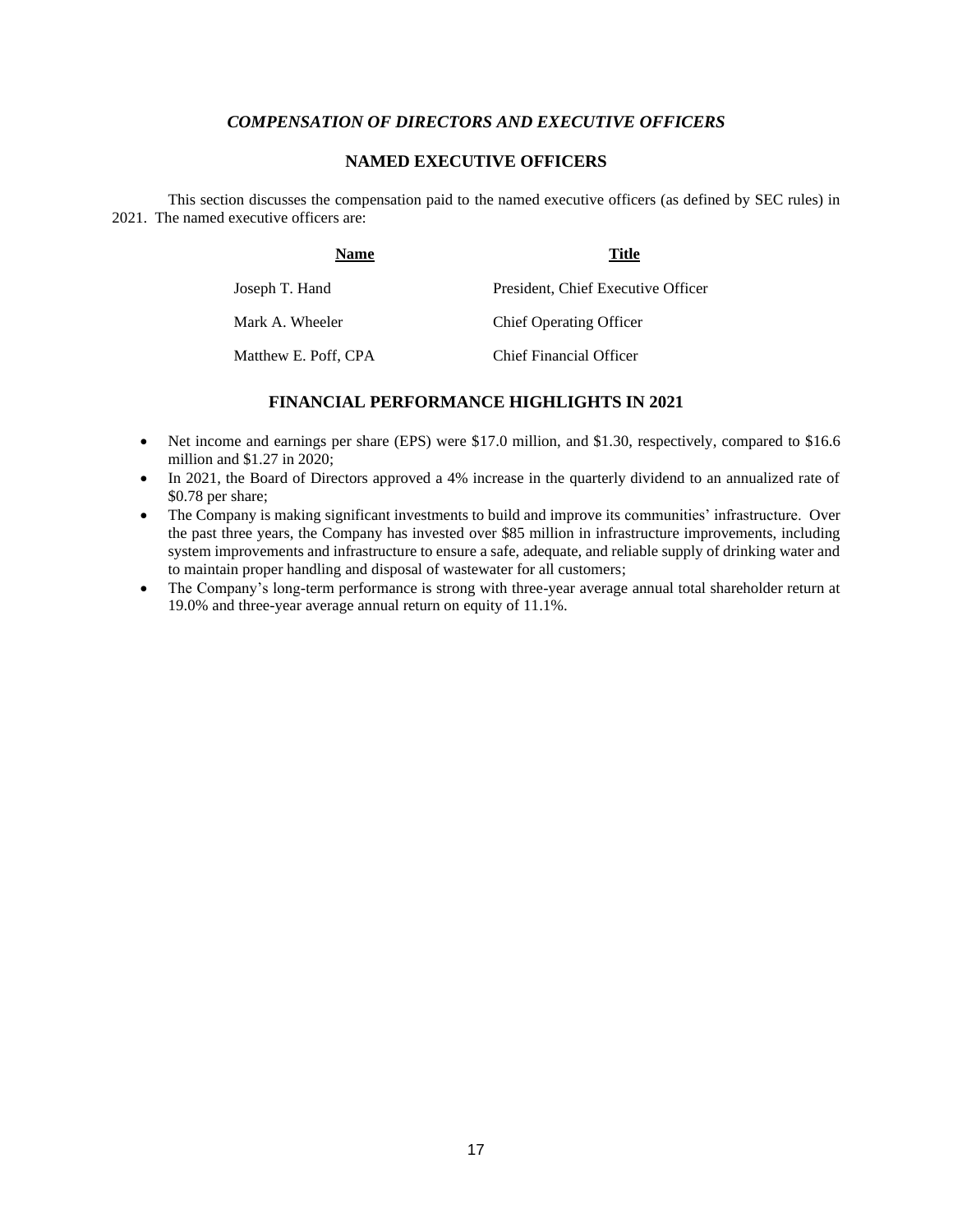# **SUMMARY COMPENSATION TABLE**

The following table sets forth information concerning compensation paid by the Company to named executive officers or accrued by the Company for the named executive officers in 2021 and 2020.

| Name and<br><b>Principal Position</b>        | <u>Year</u> | Salary $(1)$ | <b>Stock</b><br><u>Awards (2)</u> | <b>Non-Equity</b><br><b>Incentive Plan</b><br><b>Compensation</b><br><u>(3)</u> | <b>Nonqualified</b><br><b>Deferred</b><br><b>Compensation</b><br>Earnings (4) | <b>All Other</b><br>Compensation<br><u>(5)</u> | <b>Total</b> |
|----------------------------------------------|-------------|--------------|-----------------------------------|---------------------------------------------------------------------------------|-------------------------------------------------------------------------------|------------------------------------------------|--------------|
| Joseph T. Hand                               | 2021        | \$302,628    | \$102,800                         | \$15,500                                                                        | \$57,329                                                                      | \$9,057                                        | \$487,314    |
| President, Chief<br><b>Executive Officer</b> | 2020        | 293.151      | 46,000                            | 15,000                                                                          | 81,634                                                                        | 9,699                                          | 445,484      |
| Mark A. Wheeler                              | 2021        | 197,862      | 39,000                            | 10.300                                                                          | 19.396                                                                        | 30,375                                         | 296.933      |
| <b>Chief Operating</b><br>Officer            | 2020        | 187,870      | 12,000                            | 9,750                                                                           | $\overline{\phantom{a}}$                                                      | 11,759                                         | 221,379      |
| Matthew E. Poff, CPA                         | 2021        | 210,158      | 41,600                            | 10,800                                                                          | 16,449                                                                        | 10.925                                         | 289.932      |
| <b>Chief Financial</b><br>Officer            | 2020        | 206,596      | 40,000                            | 10,400                                                                          | 21,278                                                                        | 10,399                                         | 288,673      |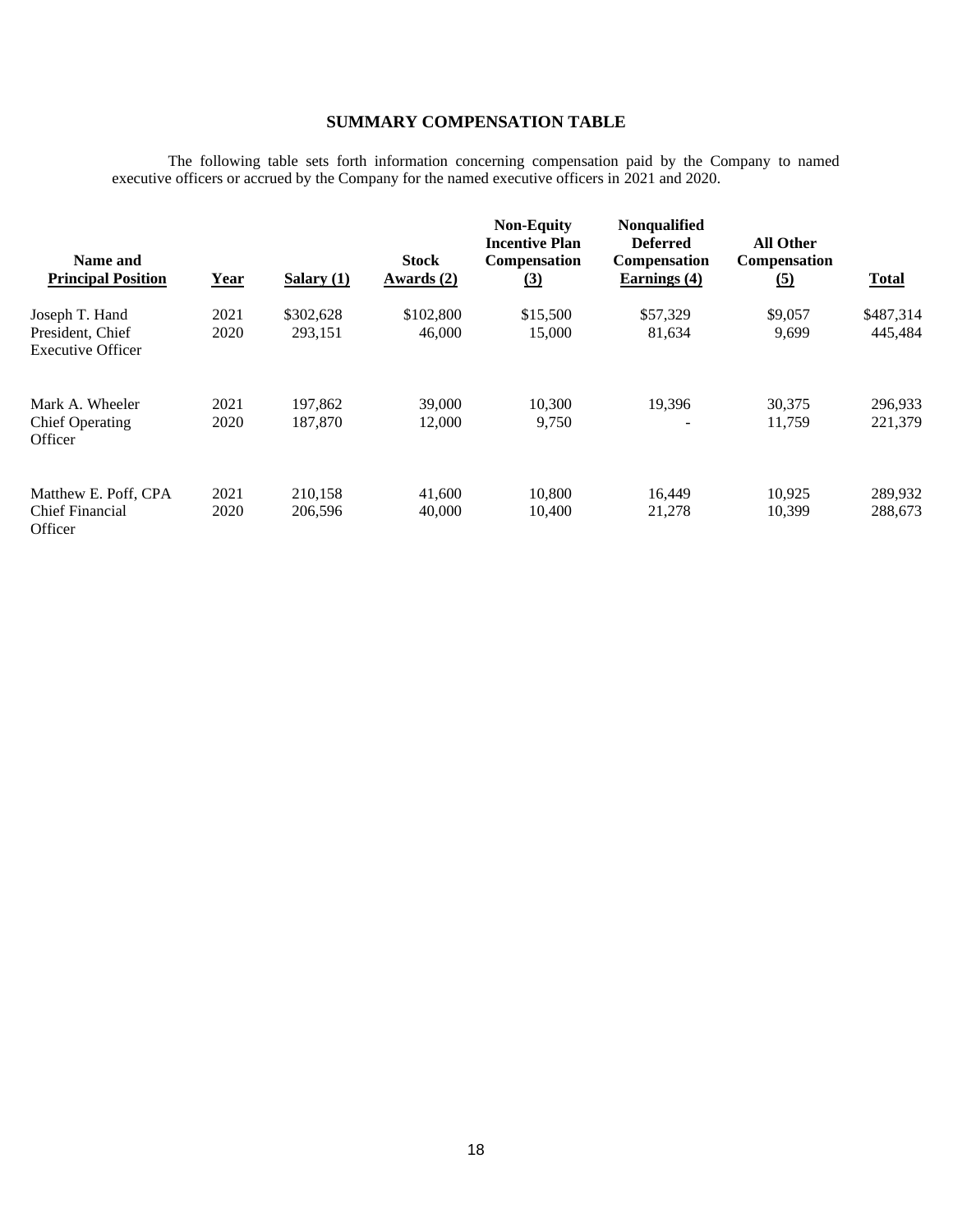(1) To assist the Company in establishing base salary in 2021, the Compensation Committee directed management to engage Mosteller & Associates, Reading, PA ("the Consultant"), to evaluate compensation for senior management relative to the market. The Compensation Committee has concluded that the Consultant is an independent consultant after considering the factors relevant to the Consultant's independence from management, including the factors set forth in the NASDAQ and SEC rules regarding compensation consultant independence. The Consultant provides no other services to the Company other than serving as the Compensation Committee's compensation consultant.

The Consultant compared the compensation package of the Company to a peer group of 11 companies consisting of organizations in the utilities industry as well as publicly traded financial services organizations in similarly situated geographies, with sufficient similarity in terms of size and performance measures. These companies included similar water utility peer companies, Middlesex Water Company (MSEX) and Artesian Water Company (ARTNA). The Consultant selected three publicly traded utilities for this comparison, Corning Natural Gas Holding Corporation (CNIG), Consolidated Water Co. Ltd. (CWCO), and Until Corporation (UTL). The Company also selected three locally based, publicly traded financial institutions, Codorus Valley Bancorp (CVLY), Adams County National Bank (ACNB), and Traditions Bancorp, Inc. (TRBK), and three additional publicly traded financial institutions, AmeriServ Financial, Inc. (ASRV), Franklin Financial Services Corporation (FRAF), and Juniata Valley Financial Corporation (JUVF). These companies were selected because they serve the same or a nearby geographic area, are similar sized, and operate in a highly regulated environment which is comparable to a water company. In addition to the peer analysis, the Consultant also performed a compensation market survey. The analysis and comparisons were normalized based on scope factors. Based upon the work of the Consultant, it was deemed appropriate that the Company's base salary compensation goal should be approximately the 50<sup>th</sup> percentile of the market.

The base salary level of named executive officers will be reviewed annually to determine if the peer group described above, and the  $50<sup>th</sup>$  percentile continue to be appropriate based on changes relative to comparable companies, product line, the current regulatory environment, changes in water and wastewater quality standards, competition for competent management, and growth in the service territory, as well as other relevant factors.

The Compensation Committee also considers subjective factors such as the value of the position to the Company, competition for executives, the performance of the executive, and the length of service in the current position and with the Company when determining base salary levels.

The Company does not provide bonuses to senior management.

(2) In 2016, shareholders approved a Long-Term Incentive Plan to advance the long-term success of the Company, and to increase shareholder value by providing the incentive of long-term stock-based awards to officers, directors and key employees. The plan is administered by the Compensation Committee, which has complete and final authority to, among other things, select participants, to determine the goals and circumstances under which incentive awards are granted, to grant awards and to construe and interpret the Plan. Decisions of the Compensation Committee with respect to the administration and interpretation of the Plan are final, conclusive and binding upon all participants.

The Compensation Committee has based the awards for officers on a combination of metrics that link closely to shareholder value. Twenty-five (25) percent of the award is based on achieving a three-year average total shareholder return of 9.5%, twenty-five (25) percent of the award is based on achieving a three-year average return on equity of 9.5%, twenty-five (25) percent of the award is based on achieving a three-year average Pennsylvania Public Utility Commission ("PPUC") justified complaint rate per 1,000 customers of less than the Pennsylvania water utility peer group average in the most recently published report, and twenty-five (25) percent of the award is based on maintaining customer rates that are less than the Pennsylvania water utility peer group average. The grants will typically be made based on a three-year look back method of these metrics ending with the most recently completed fiscal year. The awards vest ratably over three years for the participants. On May 3, 2021, the Compensation Committee determined that the Company met or exceeded all four metrics for the three-year period ended December 31, 2020. The Compensation Committee awarded restricted stock to the named executive officers effective May 3, 2021 of 2,000 shares for Mr. Hand and at a rate of 20% of base salary for Mr. Wheeler and Mr. Poff, all to vest ratably over three years beginning May 3, 2021. Awards are subject to the Company's clawback policy. The value presented on the table was determined using the closing stock price on May 3, 2021.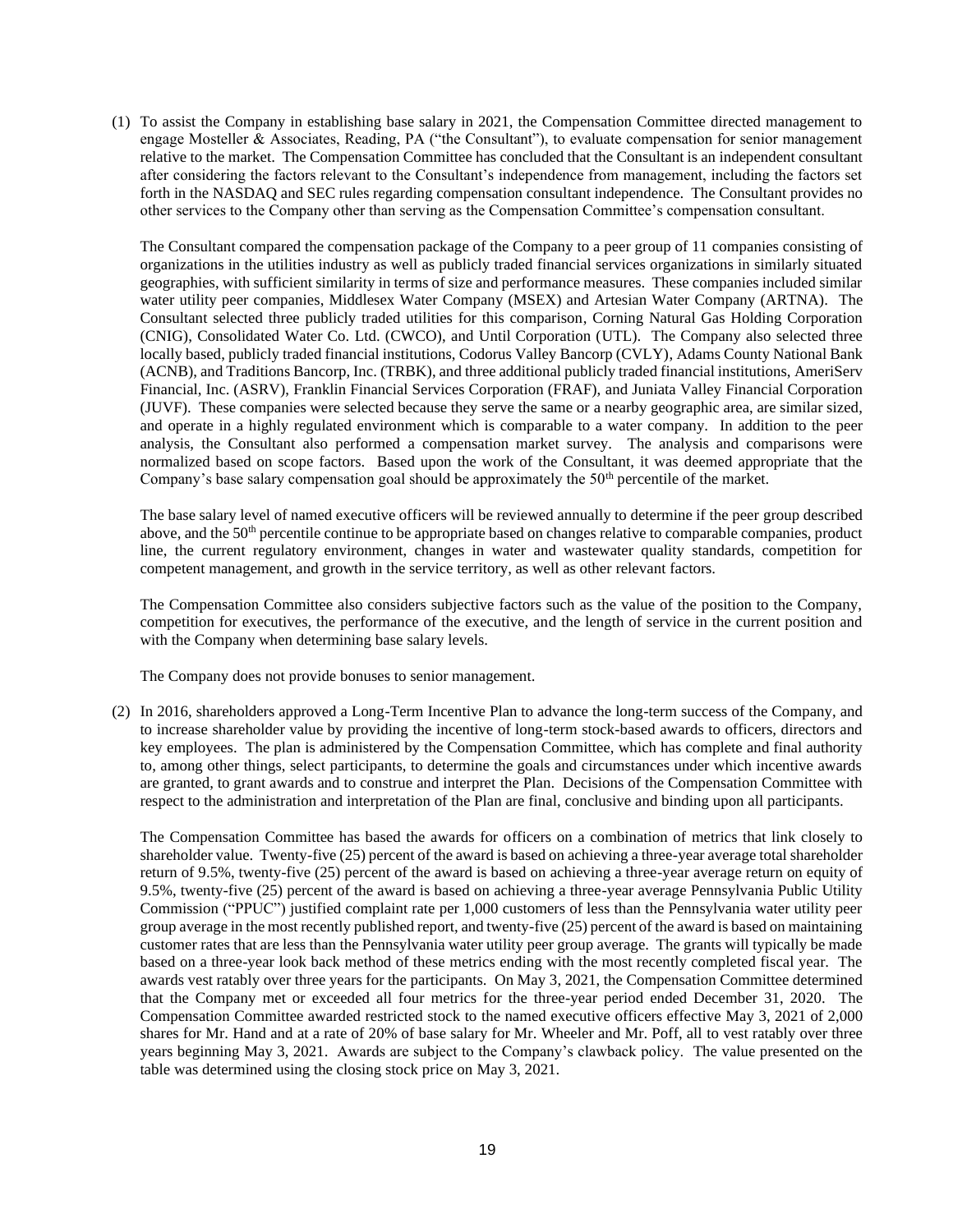(3) The Company's practice is to use cash awards to incentivize its senior managers in the short-term to create value for its customers and shareholders. To that end, the Company adopted a Cash Incentive Plan in 2005, pursuant to which the Compensation Committee sets annual performance objectives and target incentive payment amounts. All supervisors and managers participate in the plan, including the named executive officers.

The plan is administered by the Compensation Committee, which has complete and final authority to, among other things, select participants, to determine the goals and circumstances under which incentive awards are granted, to grant awards and to construe and interpret the Plan. Decisions of the Compensation Committee with respect to the administration and interpretation of the Plan are final, conclusive, and binding upon all participants.

The Compensation Committee has discretion to determine all performance objectives. In addition, the Compensation Committee may specify that any incentive award be conditioned upon achievement or satisfaction of business criteria or other measures of performance. One or more of the following business criteria or other measures of performance may be used by the Committee: (1) growth in revenues or assets; (2) earnings from operations; (3) net income or earnings per common share; (4) return on investment or return on equity; (5) stock price or shareholder return; and (6) strategic business criteria, consisting of meeting specified water and wastewater quality standards, environmental or safety standards, affordability of rates and customer satisfaction standards. The Compensation Committee may exercise its discretion to eliminate, reduce or increase the amounts payable as incentive, subject to such business criteria or other measures of performance.

Under the plan, annual performance objectives are established no later than ninety (90) days after the beginning of any annual incentive period, which is usually a calendar year. Each performance objective carries with it a minimum score of five (5) points. Objectives of more significant value or that require more effort, may carry more than five (5) points. No points are awarded for partial achievement of performance objectives. Incentive awards are granted only if an overall score of seventy-five (75) percent of the available performance objective points are achieved. The Compensation Committee believes that achieving performance objectives should be the shared responsibility of management. Accordingly, if an overall score of seventy-five (75) percent of the available performance objective points is achieved, all participants receive their target incentive awards. If an overall score of less than seventy-five (75) percent of the available performance objectives is achieved, no participant receives an award.

The Compensation Committee set the performance objectives and target incentive awards for 2021 on January 25, 2021. For 2021, the Compensation Committee determined that the amount of the target cash incentive award would be 5% of the base salary as of December 31, 2021 for each management employee, including named executive officers. The Committee selected 5% as the target cash incentive award for 2021, and for all the previous years since the plan's inception in 2005, after considering various factors. One such factor was the range of other benefits already provided by the Company. Another factor was the comparison of the Company's total salary and benefit package to the compensation packages paid by other comparable companies. A third factor was the level of motivation needed to achieve the established goals of the Company. Finally, the Compensation Committee considered how the plan would be perceived by the regulators, customers and shareholders. All these factors together contributed to the Committee's decision to keep the target incentive relatively low as compared to other companies.

The 2021 performance objectives as determined by the Compensation Committee were, among other things: replace and reline 60,000 feet of pipe; replace all customer-owned lead service lines identified at the end of 2020; complete a market compensation study; complete an upgrade to the enterprise software system; provide a water test to all customers with a customer-owned lead service line that requests such a test; review the corrosion control and implement pipe loop study; establish a Company-wide records and document management program; receive approval of the final design and permit applications for the Lake Williams spillway replacement; conduct needs surveys for additional portions of the current service territory without public water supply; finalize and implement the PPUC management audit recommendations; complete the West Manheim Township sewer integration; ensure compliance with the updated Lead and Copper Rule; implement improvement opportunity from the customer satisfaction survey; implement additional cybersecurity defense mechanisms; implement an updated water loss accounting process; review the advisor and strategy for the pension plan assets; and develop a plan to reduce carbon emissions and promote environmental stewardship.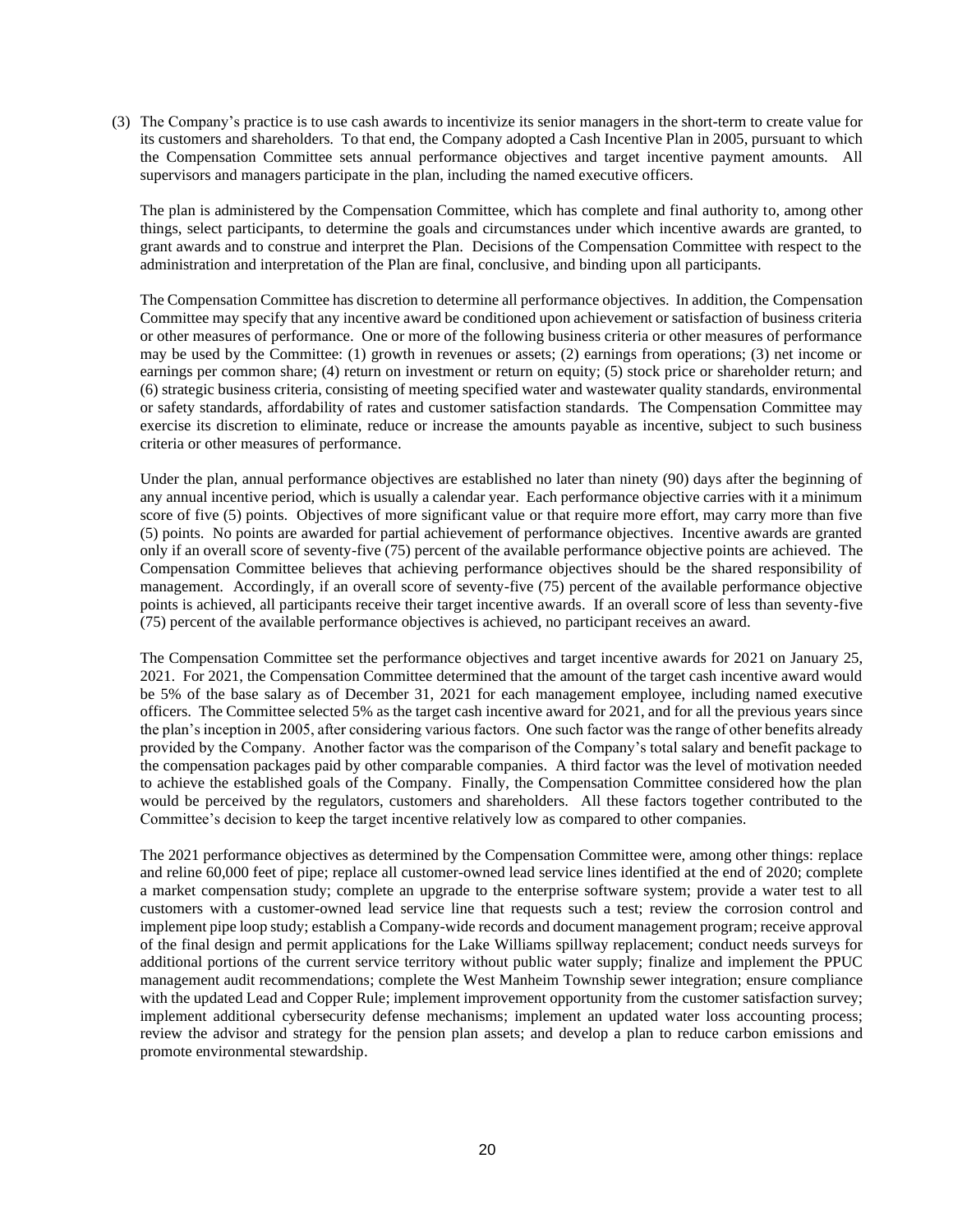On January 24, 2022, the Compensation Committee determined that management had achieved ninety-four (94) percent of the performance objectives listed above for 2021, as well as the set business criterion for 2021, which was, earnings per common share of \$1.12. The Committee awarded the named executive officers the amounts set forth in the table. Non-equity plan incentive plan compensation is shown in the year earned and is normally paid in the following calendar year. Awards are subject to the Company's clawback policy.

- (4) Amounts presented represent the change in the present value of the named executive officer's benefit under the Company's supplemental executive retirement plan described in the "Retirement Benefits" section below. The change in supplemental executive retirement plan can vary from year to year due to changes in the discount rate used to calculate the present value. When the discount rate increases, the present value of the non-qualified deferred compensation liability decreases. The change was lower in 2021 than in 2020 due to an increase in the discount rate to 2.65% in 2021 from 2.30% in 2020.
- (5) Amounts presented represent the Company contributions to the named executive officer's 401(k) account described in the "Retirement Benefits" section below, credited earnings, tax savings and Company contributions for nonqualified deferred compensation described in the "Retirement Benefits" section below, and personal use of company vehicles. The most common personal use of company vehicles by senior management is commuting to and from work. No named executive officer receives perquisites valued in the aggregate at \$10,000 or more. Named executive officers participate in the Company's other benefit plans on the same terms as other employees. These plans include medical and health insurance, life insurance and employee stock purchase plan ("ESPP"). Under the ESPP, full-time employees with at least 90 days of service are eligible to purchase company stock through payroll deduction, up to 10% of their regular salary, at a 5% discount from fair market value. The Compensation Committee considers the ESPP as a contributing factor to hiring and retaining employees, and as a way of aligning employee interests with those of shareholders.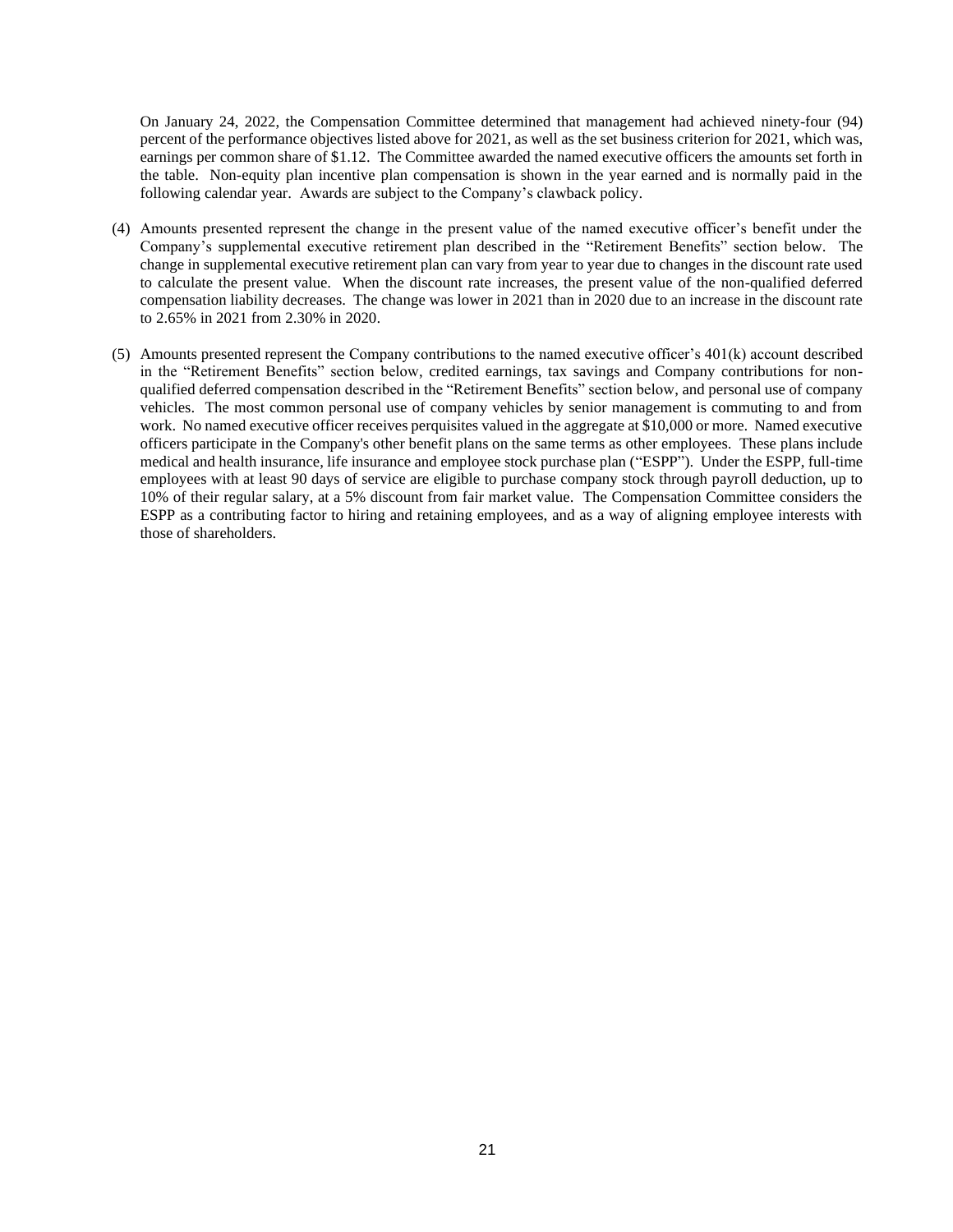# **OUTSTANDING EQUITY AWARDS AT FISCAL YEAR-END**

| <b>Name and Principal Position</b>                     | <b>Equity Incentive</b><br><b>Plan Awards:</b><br><b>Number of Shares</b><br><b>That Have Not</b><br><b>Vested</b> | <b>Equity Incentive</b><br><b>Plan Awards:</b><br><b>Market Value of Shares</b><br><b>That Have Not Vested</b> |
|--------------------------------------------------------|--------------------------------------------------------------------------------------------------------------------|----------------------------------------------------------------------------------------------------------------|
| Joseph T. Hand<br>President, Chief Executive Officer   | 3,122                                                                                                              | \$155,413                                                                                                      |
| Mark A. Wheeler<br><b>Chief Operating Officer</b>      | 940                                                                                                                | \$46,793                                                                                                       |
| Matthew E. Poff, CPA<br><b>Chief Financial Officer</b> | 1.781                                                                                                              | \$88,658                                                                                                       |

The December 31, 2021 closing price of the Company's Common Stock was \$49.78.

The shares that have not vested for Mr. Hand and Mr. Poff consist of (i) one-third of the 2019 award that will vest on May 6, 2022, (ii) the 2020 award that will vest one-third each on September 18, 2022 and September 18, 2023, and (iii) the 2021 award that will vest one-third each on May 3, 2022, May 3, 2023, and May 3, 2024.

The shares that have not vested for Mr. Wheeler consist of (i) the 2020 award that will vest one-third each on September 18, 2022 and September 18, 2023, and (ii) the 2021 award that will vest one-third each on May 3, 2022, May 3, 2023, and May 3, 2024.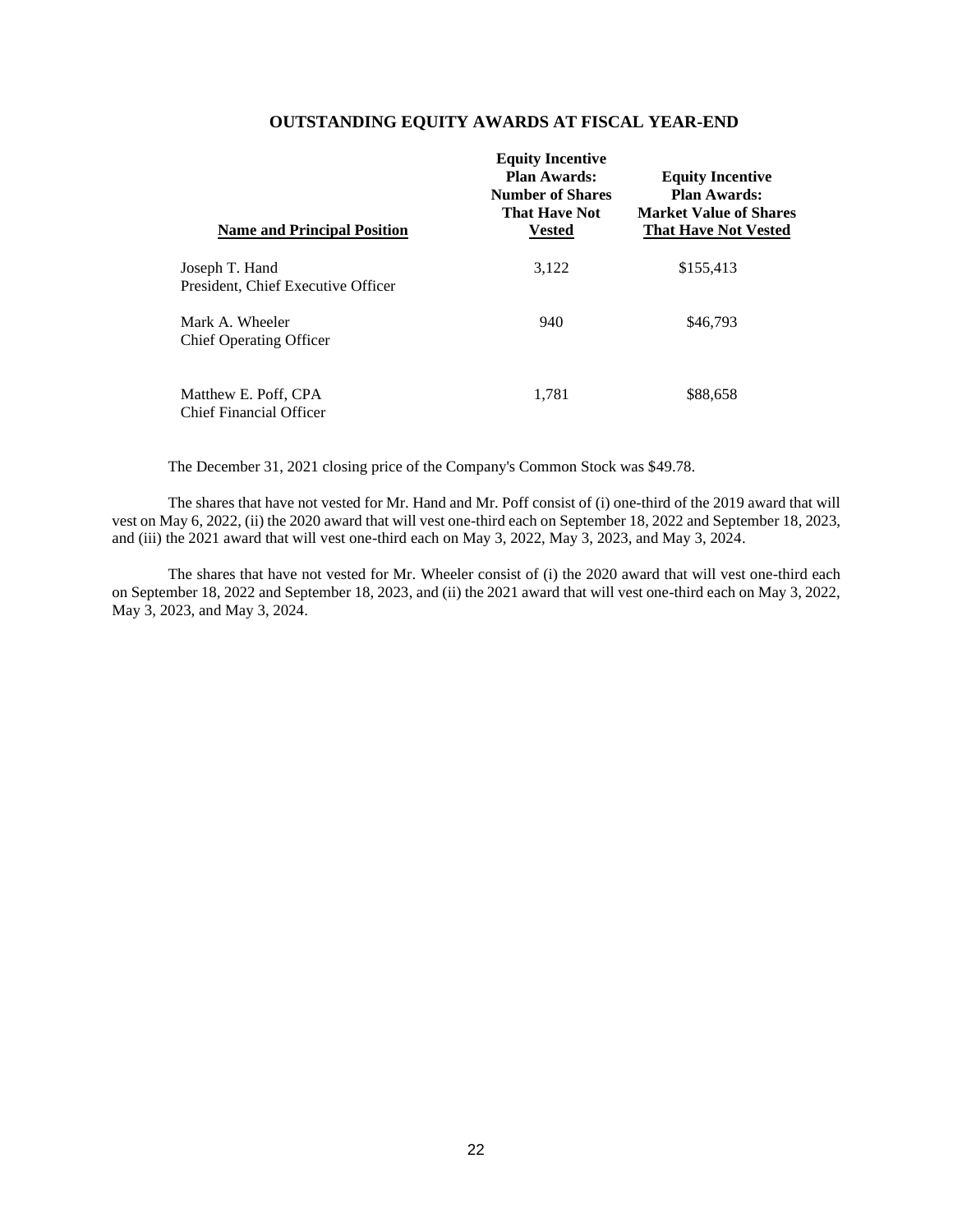#### **RETIREMENT BENEFITS**

**Defined Benefit Pension Plan.** The Company provides a traditional defined benefit pension plan covering employees hired before May 1, 2010. Messrs. Hand and Poff are entitled to benefits under the defined benefit pension plan upon retirement after the age of 55 on the same terms as other pension-eligible employees. The pension benefit is based on the years of service multiplied by the sum of \$19.25 and 1.50% of that portion of the final average monthly earnings which are in excess of \$400. The final average monthly earnings are the average of the employee's earnings for the highest consecutive sixty (60) complete months during the last one hundred and twenty (120) complete months immediately prior to the date the pension benefit calculation is made. Normal (full) retirement benefits are payable at age 65, or at age 62 with twenty-five years of service. Employees who terminate their employment prior to the age of 55 may elect to collect reduced benefits upon attaining age 55, or full benefits at age 65. Early retirement benefits are reduced by 5/9 of a percent for each of the first 60 months by which the early retirement date precedes the normal retirement date, and 5/18 of a percent for each month in excess of 60 months by which the early retirement date precedes the normal retirement date. There were no payments to named executives made under this plan during the last fiscal year. Employees begin accruing benefits under the pension plan when they commence work at the Company.

**Supplemental Executive Retirement Plan.** The Company provides a supplemental retirement program, which provides senior management with a retirement benefit at or after the age of 55 in addition to the defined benefit pension. The supplemental retirement program is designed to encourage senior management to stay with the Company until retirement. Generally, supplemental retirement benefits are made available to senior management and are payable to the executive or his beneficiary, after retirement, over 15 years beginning no earlier than age 60. The annual benefit payable under the supplemental retirement program is calculated by multiplying the number of years of eligible service subsequent to the plan commencement date by a predetermined annual retirement benefit unit. The estimated annual benefits payable at normal retirement age under the supplemental retirement program are as follows: Mr. Hand, \$53,333; Mr. Poff, \$33,333; and Mr. Wheeler, \$20,000. Benefits are paid monthly. Named executive officers who terminate their employment prior to the age of 55 forfeit their supplemental retirement benefits. Named executive officers who terminate their employment between the ages of 55 and normal retirement age are subject to alternate annual retirement benefit units as provided in the plan agreements. If the following executive officers were to die before retirement, their respective beneficiaries would receive the following death benefits: Mr. Hand, \$800,000; Mr. Poff, \$500,000; and Mr. Wheeler, \$300,000. If a named executive officer were to die after retirement but prior to age 60, his beneficiary would receive the benefit earned at retirement. There were no payments to named executives made under this plan during the last fiscal year. Employees do not become eligible for the supplemental retirement program until they become executives of the Company.

**Deferred Compensation Plan.** The Company provides a deferred compensation program to management. For executives and managers hired before May 1, 2010, including Messrs. Hand and Poff, the deferred compensation program permits a deferral of up to 5% of salary at the time the participant is eligible to enter the plan, over an eight (8) to eleven (11) year period, with the Company matching the deferral up to 2.5% of salary. For executives and managers hired on or after May 1, 2010 who are not eligible for the defined benefit pension plan, including Mr. Wheeler, the deferred compensation program permits deferral of up to 5% of salary through age 65, with the Company matching the deferral up to 5% of salary. For all participants, the Company annually credits participants' accounts with interest on the existing balance at a rate selected by the Company, currently equal to the December 15 rate of Moody's AAA Corporate Bond Yield. The interest rate amounted to 2.67% for 2021. The Company also annually credits all participants' deferred compensation balances with tax savings accruing to the Company. The tax savings do not represent a gross up of the deferred compensation payout, but rather a pass-through of the tax benefit the Company will realize when benefits are paid to participants. The deferred compensation program does not provide above-market or preferential earnings.

Following a named executive officer's retirement, or if a named executive officer becomes disabled before his deferred income account has been distributed, a monthly retirement benefit will be paid to him in one hundred and twenty (120) monthly installments.

If a named executive officer's employment with the Company is terminated other than by death or disability before he is eligible for retirement (age 60) and attaining less than 10 years in the plan, the amount of his contributions and the earnings thereon shall be distributed to such named executive officer immediately upon his termination in a lump sum. If a named executive officer's employment with the Company is terminated before he is eligible for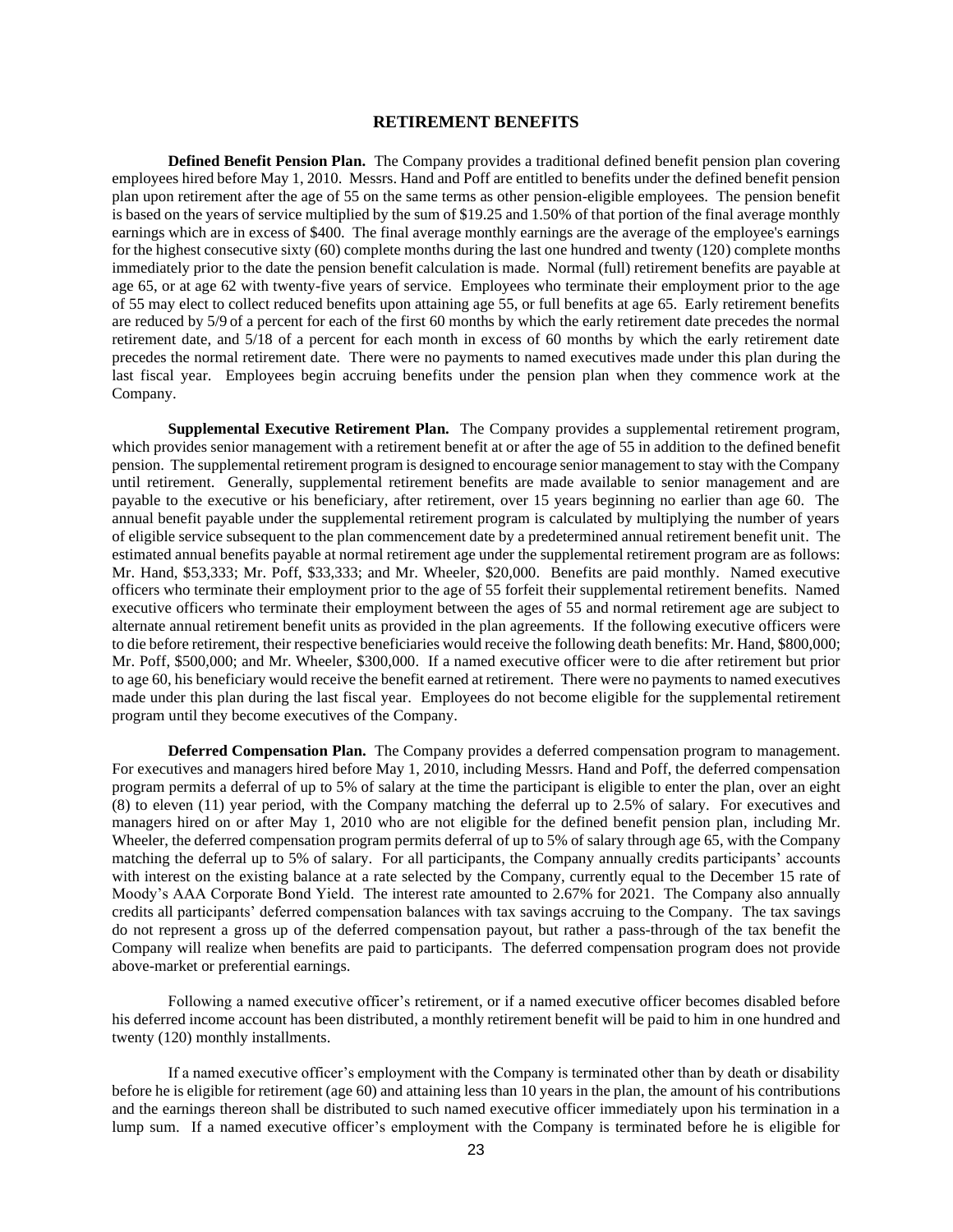retirement (age 60), but after attaining 10 years but less than 15 years in the plan, the amount of his vested account including his contributions and the earnings thereon, and the Company's matching contributions and earnings thereon shall be distributed to such named executive officer upon his or her attainment of age 60, in one hundred and twenty (120) monthly installments. If a named executive officer's employment with the Company is terminated before he is eligible for retirement (age 60), but after attaining 15 years of service under the plan, the amount of his contributions and the earnings thereon, the Company's matching contributions and earnings thereon, and the future tax savings to be received by the Company shall be distributed to such named executive officer upon his attainment of age 60, in one hundred and twenty (120) monthly installments. If a named executive officer's employment with the Company is terminated after he is eligible for retirement (age 60), the amount of his contributions and the earnings thereon, the Company's matching contributions and earnings thereon, and the future tax savings to be received by the Company shall be distributed to such named executive officer in one hundred and twenty (120) monthly installments.

If a named executive officer were to die before distribution of his deferred income account has commenced, his beneficiary would receive a death benefit in an amount equal to the higher of \$150,000, or the named executive officer's deferred income account (including tax savings) immediately prior to his death. The death benefit will be paid to beneficiaries in a lump sum.

**401(k) Plan.** The named executive officers may participate in the 401(k) savings plan on the same terms as other employees. The Company provides an annual maximum matching contribution of \$2,800 per employee, for participating employees hired before May 1, 2010. Messrs. Hand and Poff received the maximum matching contribution during 2021.

Employees hired on or after May 1, 2010 who are not eligible for the defined benefit pension plan, are eligible for an enhanced 401(k) plan. The Company provides an annual matching contribution of 100% of the employee's contribution up to a maximum 4% of the employee's eligible compensation. In addition, the Company makes an annual contribution of \$1,200 to each employee's account whether or not they defer their own compensation. Mr. Wheeler received a matching contribution of \$9,103 during 2021.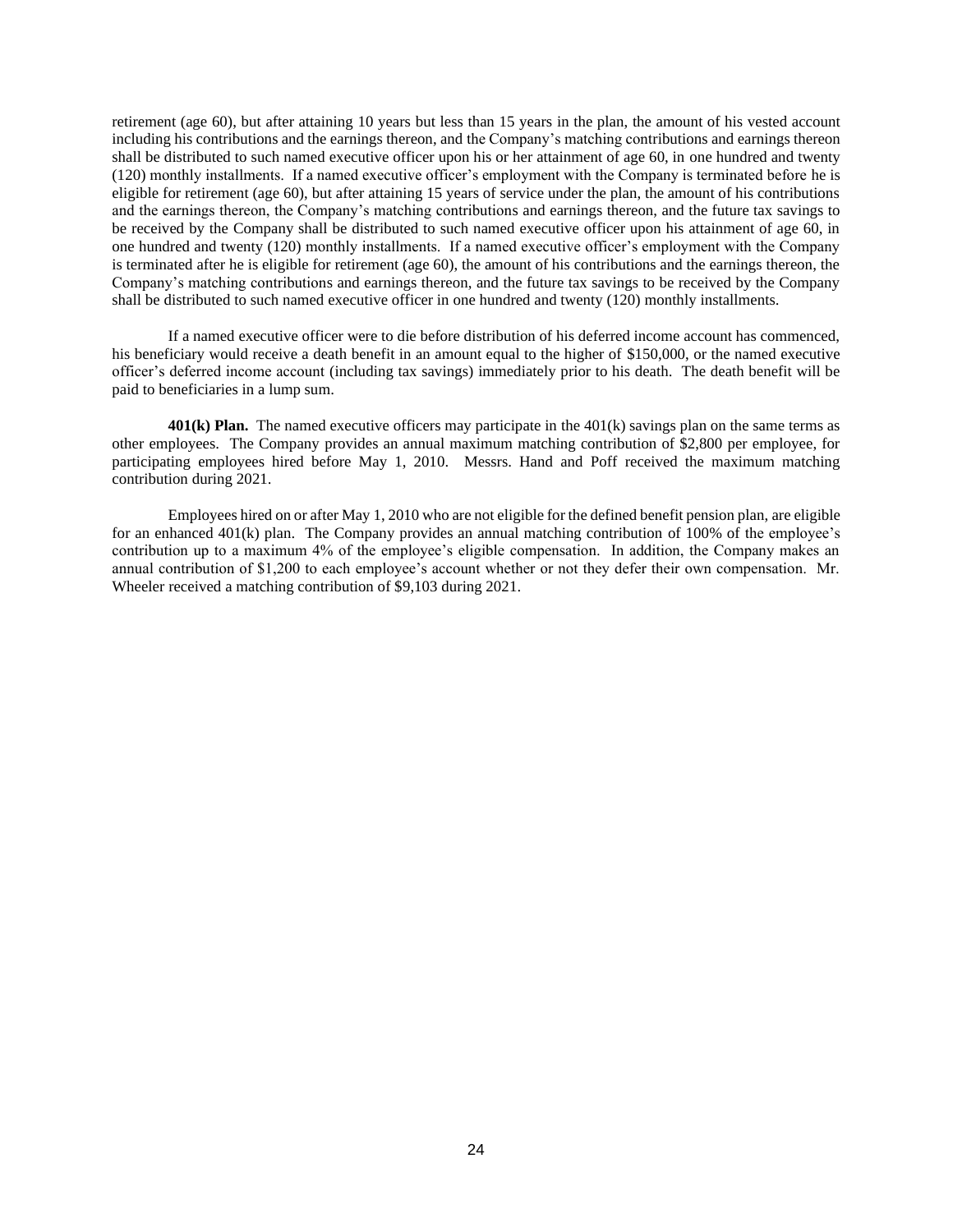## **POTENTIAL PAYMENTS UPON TERMINATION OR A CHANGE IN CONTROL**

The senior management of the Company has built it into the successful business that it is today. The Company believes it is important to protect them in the event of a change of control and to protect the Company from the distractions senior managers often suffer as a result of the uncertainties that frequently surround changes in control. Accordingly, the Company entered into amended and restated agreements with each of the senior managers. These agreements incentivize the senior managers to continue their employment amid the uncertainty that often follows changes in control and thereby promote stability for the Company during such times. The agreements are valid for an initial term of five years and renew automatically for one-year periods after the first five years. The agreements terminate upon the employee reaching age 65 or terminating employment with the Company. The Company must provide 90 days' notice to terminate the agreements.

**Description of Change in Control Agreements.** The Company has entered into Amended and Restated Change in Control Agreements with each named executive officer that provides for payments to them under certain circumstances in connection with a change in control in consideration of such named executive officers agreeing not to compete with the Company for a period of time following the termination of their employment.

Under all agreements, generally a "change in control" will occur if:

- Any person or affiliated group (with limited exceptions) becomes the beneficial owner in the aggregate of 50 percent or more of all of the voting securities;
- A majority of the Board of Directors is involuntarily removed or defeated for re-election to the Board of Directors (for example, as a result of a proxy contest);
- The Company is party to a merger or reorganization pursuant to which the holders of the voting securities prior to such transaction become the holders of 50 percent or less of the voting securities of the new merged or reorganized company; or
- The Company is liquidated or dissolved, or all its assets are sold to a third party.

In each circumstance described above, the Board of Directors may make a determination that the circumstances do not warrant the implementation of the provisions of the agreement, and in such case, the change in control will not trigger any payments under the agreements.

All payments under the agreements are triggered by the occurrence of a change in control, and most payments also require that the relevant senior manager's employment also be terminated. The amounts of payments to the named executive officers under these agreements vary depending on the timing of the change in control and the timing and manner of the termination of employment. Generally, the manner of termination is divided into four categories.

A "for cause" termination results from:

- misappropriation of funds or any act of common law fraud;
- habitual insobriety or substance abuse;
- conviction of a felony or any crime involving moral turpitude;
- willful misconduct or gross negligence by the senior manager in the performance of his duties;
- the willful failure of the senior manager to perform a material function of his duties; or
- the senior manager engaging in a conflict of interest or other breach of fiduciary duty.

A "good reason" termination occurs when the senior manager terminates his own employment following a change in control and after one or more of the following has occurred:

- the Company has breached the change in control agreement;
- the Company has significantly reduced the authority, duties or responsibilities of the senior manager or reduced his base compensation or annual bonus compensation opportunity;
- the Company has reduced the senior manager from the employment grade or officer positions which he holds; or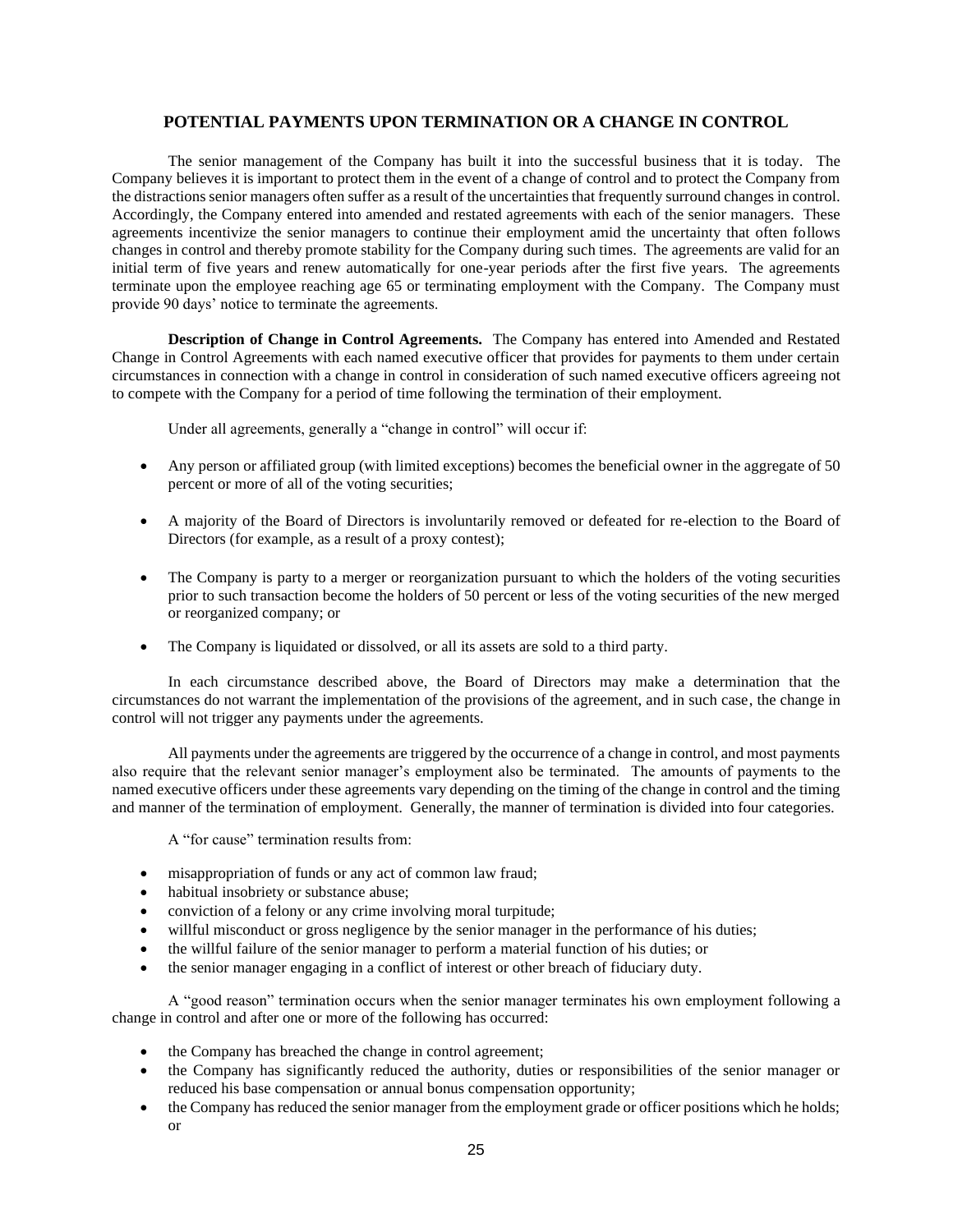• the Company has transferred the senior manager, without his express written consent, to a location that is more than 50 miles from his principal place of business immediately preceding the change of control.

A voluntary termination is the termination by the senior manager of his own employment under circumstances that would not be a "good reason" termination. Examples are ordinary retirement or leaving the Company to seek other job opportunities.

An involuntary termination is a termination in connection with a change in control that is not a "for cause" termination, a good reason termination or a voluntary termination.

**Payouts under Change in Control Agreements.** Under the agreements, the named executive officers are entitled to payment in the case of an involuntary termination or a good reason termination within some time period surrounding a change in control (generally six months prior to or one year following a change in control). Payments are paid in lump sum and are based on a multiple of base salary and cash incentive compensation earned by the named executive officer in the preceding 12 months. This amount is called "base pay." Additionally, the named executive officers are entitled to payment of "stay bonuses" if they remain employed for one year following a change in control, and smaller stay bonuses if they remain employed for at least three months following a change in control and then voluntarily terminate their employment more than three months but less than one year following a change in control. Finally, the named executive officers are entitled to have their health and welfare benefits continue for periods of up to one year following the termination of their employment (subject to such benefits terminating or such named executive officer becoming covered by the benefit plans of another employer).

Payment of the lump sum payments under the change in control agreements is contingent upon the named executive officer executing a standard release. The change in control agreements also contain non-competition provisions that generally require that, a named executive officer will not, while he is employed by the Company and for one year following the termination of his employment by the Company:

- participate in the ownership, management, operation, control or financing of, or be connected as an officer, director, employee, partner, principal, agent, representative, consultant or otherwise with or use or permit his name to be used in connection with, any business or enterprise engaged in by the Company within its franchised territory;
- solicit or attempt to convert any account or customer of the Company to another supplier; or
- solicit or attempt to hire any employee of the Company.

Any breach of this non-competition agreement can result in damages being awarded to the Company, including the amount of one-half of any lump sum payments described above.

**Other Payouts.** The named executive officers will also be entitled to the payouts of their pension and supplemental retirement accounts upon retirement and payout of their deferred compensation accounts upon termination of their employment.

All restrictions applicable to any outstanding restricted stock awards will lapse upon a change in control and all shares of common stock will immediately vest.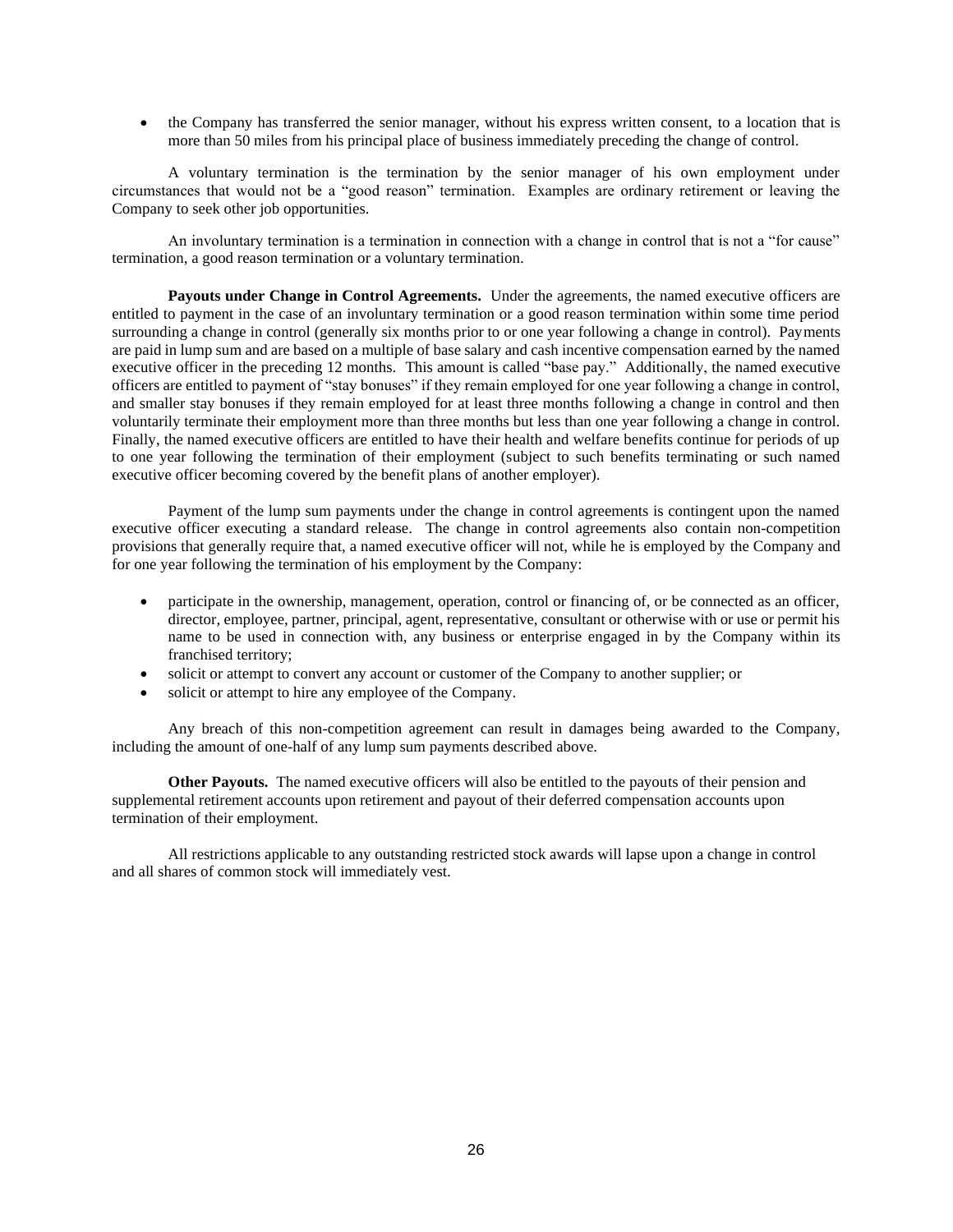## **DIRECTOR COMPENSATION**

|                          | Fees         |                     |              |
|--------------------------|--------------|---------------------|--------------|
| <b>Director</b>          | Paid in Cash | <b>Stock Awards</b> | <b>Total</b> |
| Cynthia A. Dotzel, CPA   | \$34,653     | \$5,397             | \$40,050     |
| Michael W. Gang, Esq.    | 25,893       | 5,397               | 31,290       |
| Jeffrey R. Hines, P.E.   | 25,893       | 4,523               | 30,416       |
| George W. Hodges         | 30.113       | 5.397               | 35,510       |
| George Hay Kain III      | 25,843       | 5,397               | 31,240       |
| Jody L. Keller, SPHR     | 26,373       | 5.397               | 31,770       |
| Erin C. McGlaughlin      | 31,323       | 5.397               | 36,720       |
| Robert P. Newcomer       | 30,483       | 5.397               | 35,880       |
| Steven R. Rasmussen, CPA | 33,883       | 5,397               | 39,280       |
| Ernest J. Waters         | 30.983       | 5.397               | 36.380       |
|                          |              |                     |              |

**Director Fees Paid in Cash.** In consideration of the services they provide to us, Directors who are not regular full-time employees are entitled to receive a retainer of \$20,000 per year, payable quarterly. In addition to the annual retainer, Board and Committee members are entitled to the fees in the table below for each meeting they attend. Directors who are also current employees of the Company receive no additional compensation for Board service.

|                    |         |           |                  | Nomination &            |                     |  |
|--------------------|---------|-----------|------------------|-------------------------|---------------------|--|
|                    |         | Executive | Audit            | Corporate<br>Governance | <b>Compensation</b> |  |
|                    | Board   | Committee | <b>Committee</b> | <b>Committee</b>        | <b>Committee</b>    |  |
| <b>Chairperson</b> | \$2,500 | \$1,200   | \$1,800          | \$1,090                 | \$1,090             |  |
| Directors/Members  | \$810   | \$890     | \$950            | \$840                   | \$840               |  |

**Stock Awards.** The Board is authorized to grant equity-based compensation to non-employee Directors which vests immediately under a long-term incentive plan approved by shareholders in 2016. The Board believes that director fees paid in equity will help to better align Board member objectives with those of shareholders. The equity compensation is determined as a percentage of the annual retainer, with the number of shares based on the closing price of the stock on the grant date. The grant amount is prorated in the event a non-employee Director has not served on the Board for the entire year. On May 3, 2021, the non-employee Directors were issued stock awards in the amount of 30% of the annual retainer, or \$5,397, which amounted to 105 shares based on the closing price of the common stock of the Company of \$51.40. The shares vested immediately. Director Hines was granted a prorated award based on his service as a non-employee Director beginning in March 2020.

No perquisites are provided to Directors.

There were seven (7) Board of Directors' Meetings during calendar year 2021. All Directors attended more than 75% of the scheduled Board of Directors and committee meetings. In addition, all Directors attended the 2021 Annual Meeting of Shareholders. All Directors are expected to attend the 2022 Annual Meeting of Shareholders, but attendance is not mandatory.